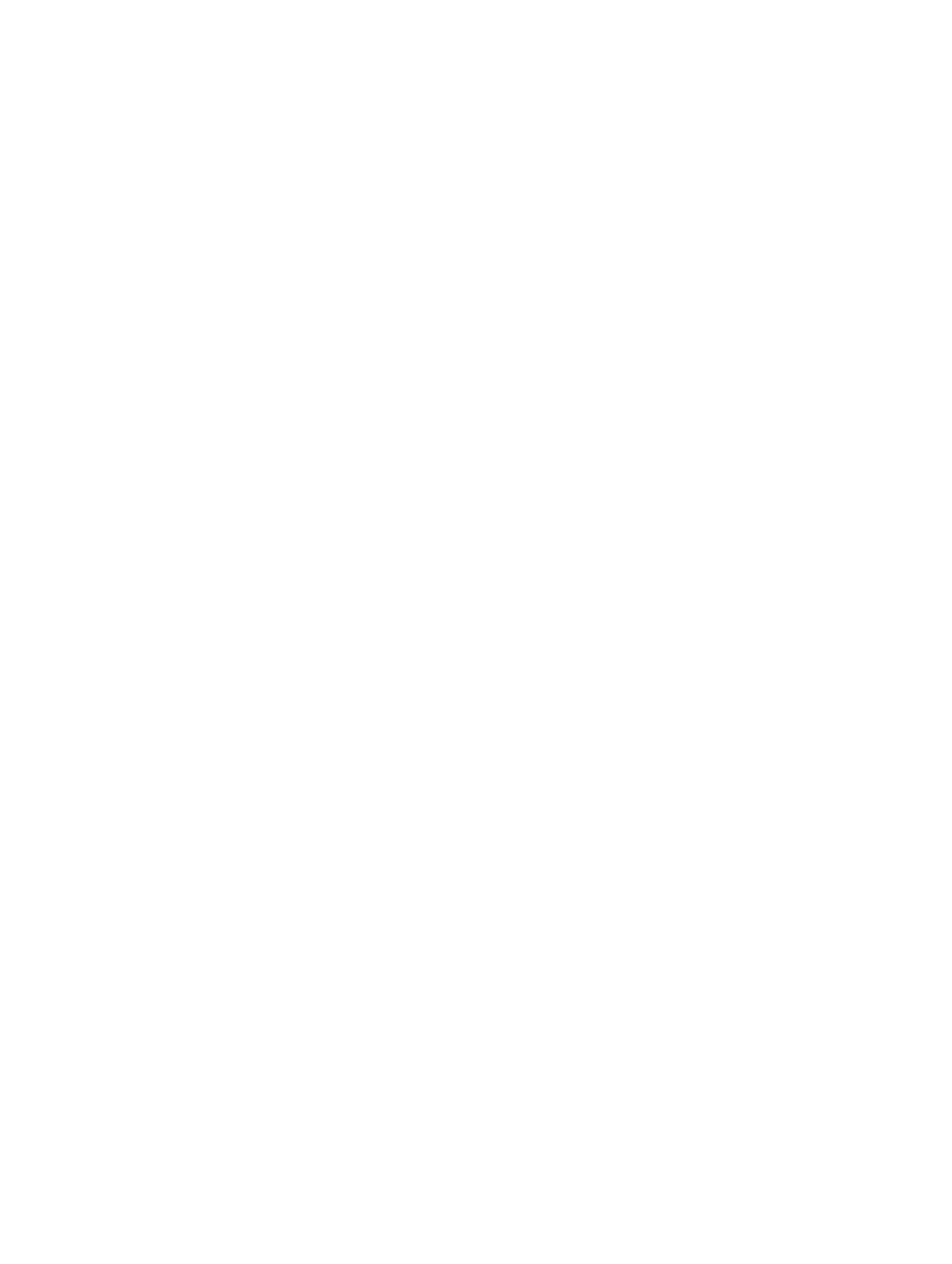### **RESPONSE TO QUESTIONS 1.4.4 & 1.4.6 (REVISION 1 – UPDATED 20th SEPTEMBER 2016)**

| <b>No</b>    | Name/<br>Organisation    | IP/AP<br><b>Ref No</b> | <b>RR Ref</b><br><b>No</b> | <b>WR Ref</b><br><b>No</b> | <b>Other</b><br><b>Doc Ref</b> | <b>Interest</b> | Permanent/<br><b>Temporary</b> | Plot(s)    | CA?           | <b>Status of objection</b>  |
|--------------|--------------------------|------------------------|----------------------------|----------------------------|--------------------------------|-----------------|--------------------------------|------------|---------------|-----------------------------|
|              |                          |                        |                            |                            | <b>No</b>                      |                 |                                |            |               |                             |
| $\mathbf{1}$ | Wales and West           | <b>IP17</b>            | RR-038                     | REP1-                      |                                | Part 1          | Compulsory                     | AGI1,      | Yes           | A Written                   |
|              | <b>Utilities Limited</b> |                        |                            | 026                        |                                | Part 2          | acquisition                    | SAT5,      |               | Representation has          |
|              | (WWU)                    |                        |                            |                            |                                | Part 3          | and                            | SAT6,      | Compulsory    | been made by                |
|              |                          |                        |                            |                            |                                |                 | temporary                      | SAT7, AR1, | acquisition   | WWU reflecting the          |
|              |                          |                        |                            |                            |                                | Freehold        | possession                     | MGAR1,     | of freehold   | previous Relevant           |
|              |                          |                        |                            |                            |                                | owner (in       | of land                        | MGAR2,     | of plot AGI1  | Representation              |
|              |                          |                        |                            |                            |                                | respect of      |                                | MGAR3,     |               | dated 27 <sup>th</sup> May  |
|              |                          |                        |                            |                            |                                | plots AGI1,     |                                | MGAR4      | Compulsory    | 2016. WWU                   |
|              |                          |                        |                            |                            |                                | SAT5, SAT6      |                                |            | acquisition   | confirm they are            |
|              |                          |                        |                            |                            |                                | and SAT7).      |                                |            | of rights for | prepared to discuss         |
|              |                          |                        |                            |                            |                                |                 |                                |            | access in     | with the Applicant a        |
|              |                          |                        |                            |                            |                                | Rights (in      |                                |            | plots SAT5,   | potential workable          |
|              |                          |                        |                            |                            |                                | respect of      |                                |            | SAT7,         | solution, taking into       |
|              |                          |                        |                            |                            |                                | plots AR1,      |                                |            | MGAR1,        | account WWU                 |
|              |                          |                        |                            |                            |                                | MGAR1,          |                                |            | MGAR2,        | operational                 |
|              |                          |                        |                            |                            |                                | MGAR2,          |                                |            | MGAR3,        | requirements at             |
|              |                          |                        |                            |                            |                                | MGAR3           |                                |            | MGAR4         | Maelor.                     |
|              |                          |                        |                            |                            |                                | and             |                                |            |               |                             |
|              |                          |                        |                            |                            |                                | MGAR4) in       |                                |            | Compulsory    | Following a site            |
|              |                          |                        |                            |                            |                                | respect of      |                                |            | acquisition   | meeting between             |
|              |                          |                        |                            |                            |                                | the siting      |                                |            | of rights for | the Applicant and           |
|              |                          |                        |                            |                            |                                | of and          |                                |            | pipeline in   | WWU on the 16 <sup>th</sup> |
|              |                          |                        |                            |                            |                                | access to       |                                |            | plot SAT6     | August 2016, plans          |
|              |                          |                        |                            |                            |                                | gas             |                                |            |               | have been                   |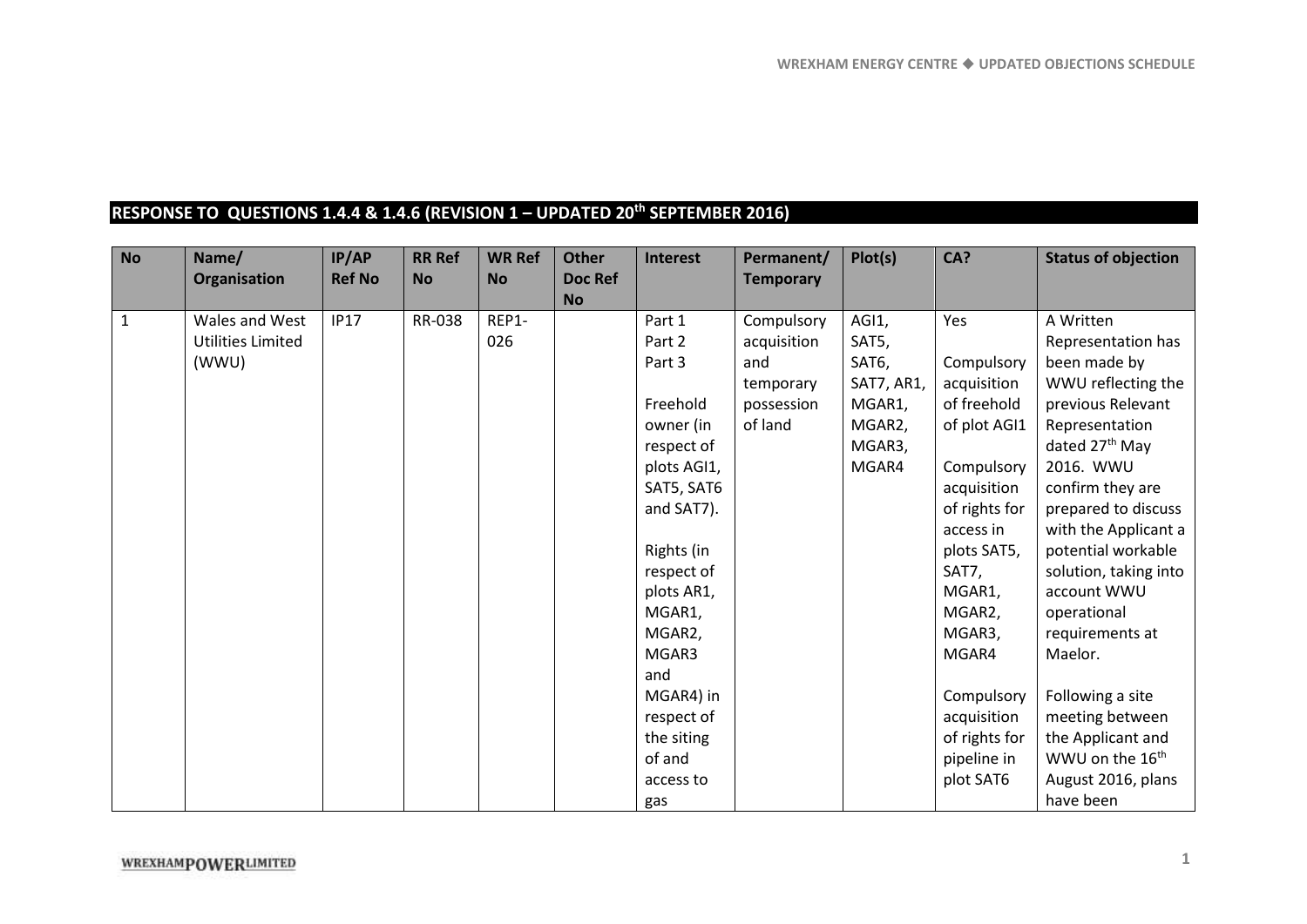| <b>No</b> | Name/                                                       | IP/AP         | <b>RR Ref</b> | <b>WR Ref</b> | <b>Other</b>                | <b>Interest</b>                                                                    | Permanent/                                                             | Plot(s)                                                      | CA?                                                                                       | <b>Status of objection</b>                                                                                                                                                                             |
|-----------|-------------------------------------------------------------|---------------|---------------|---------------|-----------------------------|------------------------------------------------------------------------------------|------------------------------------------------------------------------|--------------------------------------------------------------|-------------------------------------------------------------------------------------------|--------------------------------------------------------------------------------------------------------------------------------------------------------------------------------------------------------|
|           | Organisation                                                | <b>Ref No</b> | <b>No</b>     | <b>No</b>     | <b>Doc Ref</b><br><b>No</b> |                                                                                    | <b>Temporary</b>                                                       |                                                              |                                                                                           |                                                                                                                                                                                                        |
|           |                                                             |               |               |               |                             | distribution<br>equipment<br>and<br>apparatus,<br>and in<br>respect of             |                                                                        |                                                              | Compulsory<br>acquisition<br>of rights for<br>services in<br>plot AR1                     | exchanged between<br>the Applicant and<br>WWU, in order to<br>agree a revised<br>boundary for plot<br>AGI1 which takes                                                                                 |
|           |                                                             |               |               |               |                             | rights of<br>access to<br>adjoining<br>land and<br>gas<br>distribution<br>facility |                                                                        |                                                              |                                                                                           | into consideration<br>WWU's proposed<br>CNI security works<br>and also the<br>Applicants land<br>requirements. A<br>further site meeting<br>is schedule for the<br>26 <sup>th</sup> September<br>2016. |
|           |                                                             |               |               |               |                             |                                                                                    |                                                                        |                                                              |                                                                                           | Negotiations are<br>on-going.                                                                                                                                                                          |
|           | FR Done<br>(Rostons Limited<br>acting as<br>representative) |               |               | REP1-<br>020  |                             | Freehold<br>Owner (in<br>respect to<br>GC10,<br>GC10A,<br>GC10B,<br>GC10C).        | Compulsory<br>acquisition<br>and<br>temporary<br>possession<br>of land | GC9,<br>GC9B,<br>GC9C,<br>GC10,<br>GC10A,<br>GC10B,<br>GC10C | Yes<br>Compulsory<br>acquisition<br>of rights for<br>pipeline in<br>plots GC9<br>and GC10 | The<br>Written<br>Representation<br>queried<br>the<br>Applicant's dialogue<br>regarding the Gas<br>connection route. It<br>also<br>queries<br>the<br>of<br>level<br>compensation                       |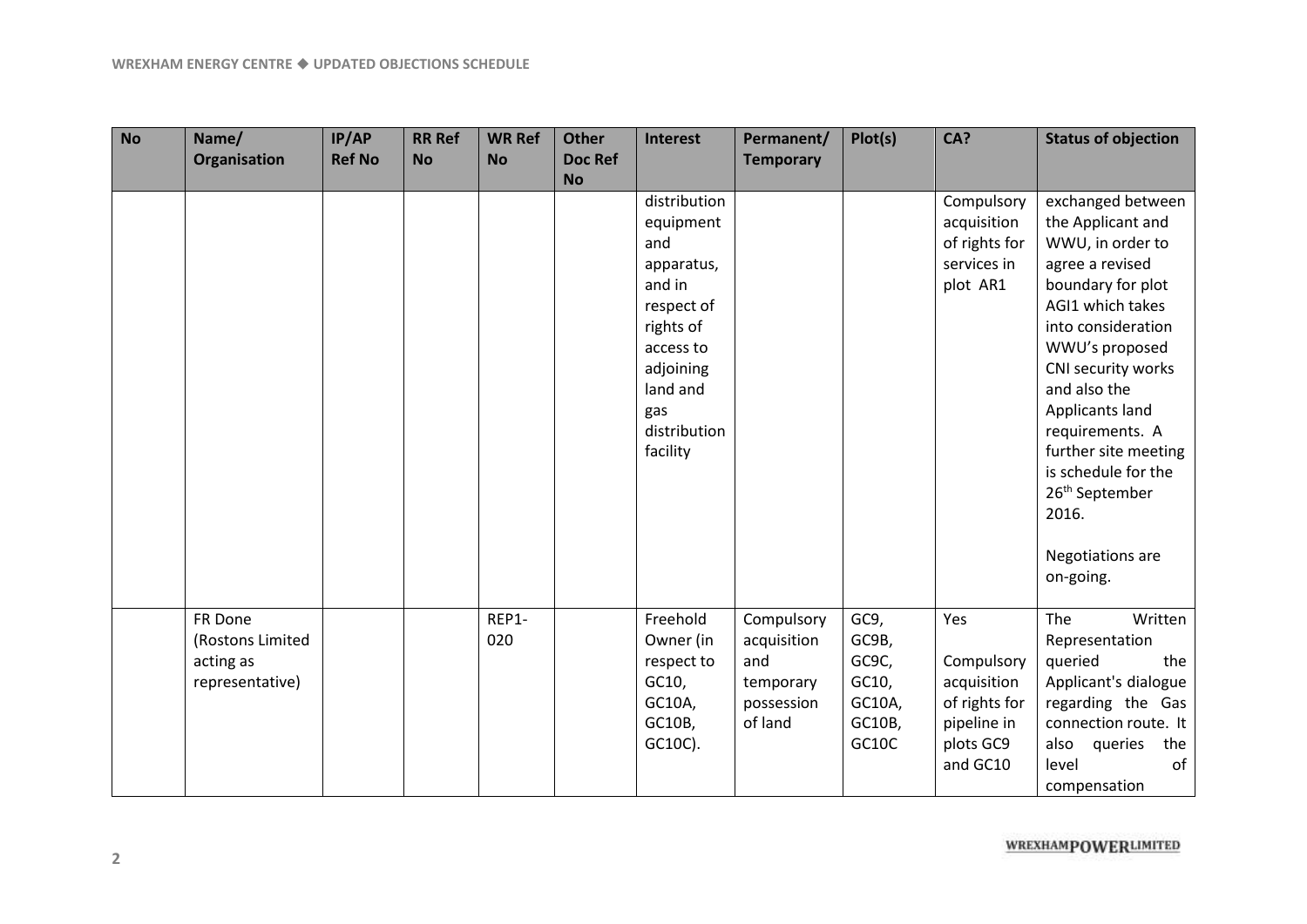| <b>No</b> | Name/        | IP/AP         | <b>RR Ref</b> | <b>WR Ref</b> | <b>Other</b>   | Interest     | Permanent/       | Plot(s) | CA? | <b>Status of objection</b>     |
|-----------|--------------|---------------|---------------|---------------|----------------|--------------|------------------|---------|-----|--------------------------------|
|           | Organisation | <b>Ref No</b> | <b>No</b>     | <b>No</b>     | <b>Doc Ref</b> |              | <b>Temporary</b> |         |     |                                |
|           |              |               |               |               | <b>No</b>      |              |                  |         |     |                                |
|           |              |               |               |               |                | Benefit of a |                  |         |     | offered<br>in                  |
|           |              |               |               |               |                | Covenant     |                  |         |     | negotiations so far.           |
|           |              |               |               |               |                | (in respect  |                  |         |     | The<br>Written                 |
|           |              |               |               |               |                | to GC9,      |                  |         |     | Representation also            |
|           |              |               |               |               |                | GC9B,        |                  |         |     | includes<br>an                 |
|           |              |               |               |               |                | GC9C).       |                  |         |     | objection on the               |
|           |              |               |               |               |                |              |                  |         |     | that<br>grounds<br>no          |
|           |              |               |               |               |                |              |                  |         |     | 'pipeline lift<br>and          |
|           |              |               |               |               |                |              |                  |         |     | shift'<br>clause<br>has        |
|           |              |               |               |               |                |              |                  |         |     | been included by               |
|           |              |               |               |               |                |              |                  |         |     | the Applicant<br>$\mathsf{in}$ |
|           |              |               |               |               |                |              |                  |         |     | offers<br>or                   |
|           |              |               |               |               |                |              |                  |         |     | negotiations so far.           |
|           |              |               |               |               |                |              |                  |         |     |                                |
|           |              |               |               |               |                |              |                  |         |     | The Applicant has              |
|           |              |               |               |               |                |              |                  |         |     | been in                        |
|           |              |               |               |               |                |              |                  |         |     | communication                  |
|           |              |               |               |               |                |              |                  |         |     | with the landowner             |
|           |              |               |               |               |                |              |                  |         |     | December<br>since              |
|           |              |               |               |               |                |              |                  |         |     | 2012, including                |
|           |              |               |               |               |                |              |                  |         |     | non-statutory and              |
|           |              |               |               |               |                |              |                  |         |     | statutory                      |
|           |              |               |               |               |                |              |                  |         |     | consultation,                  |
|           |              |               |               |               |                |              |                  |         |     | previous requests              |
|           |              |               |               |               |                |              |                  |         |     | for<br>temporary               |
|           |              |               |               |               |                |              |                  |         |     | access, and project            |
|           |              |               |               |               |                |              |                  |         |     | updates. A formal              |
|           |              |               |               |               |                |              |                  |         |     | offer was made by              |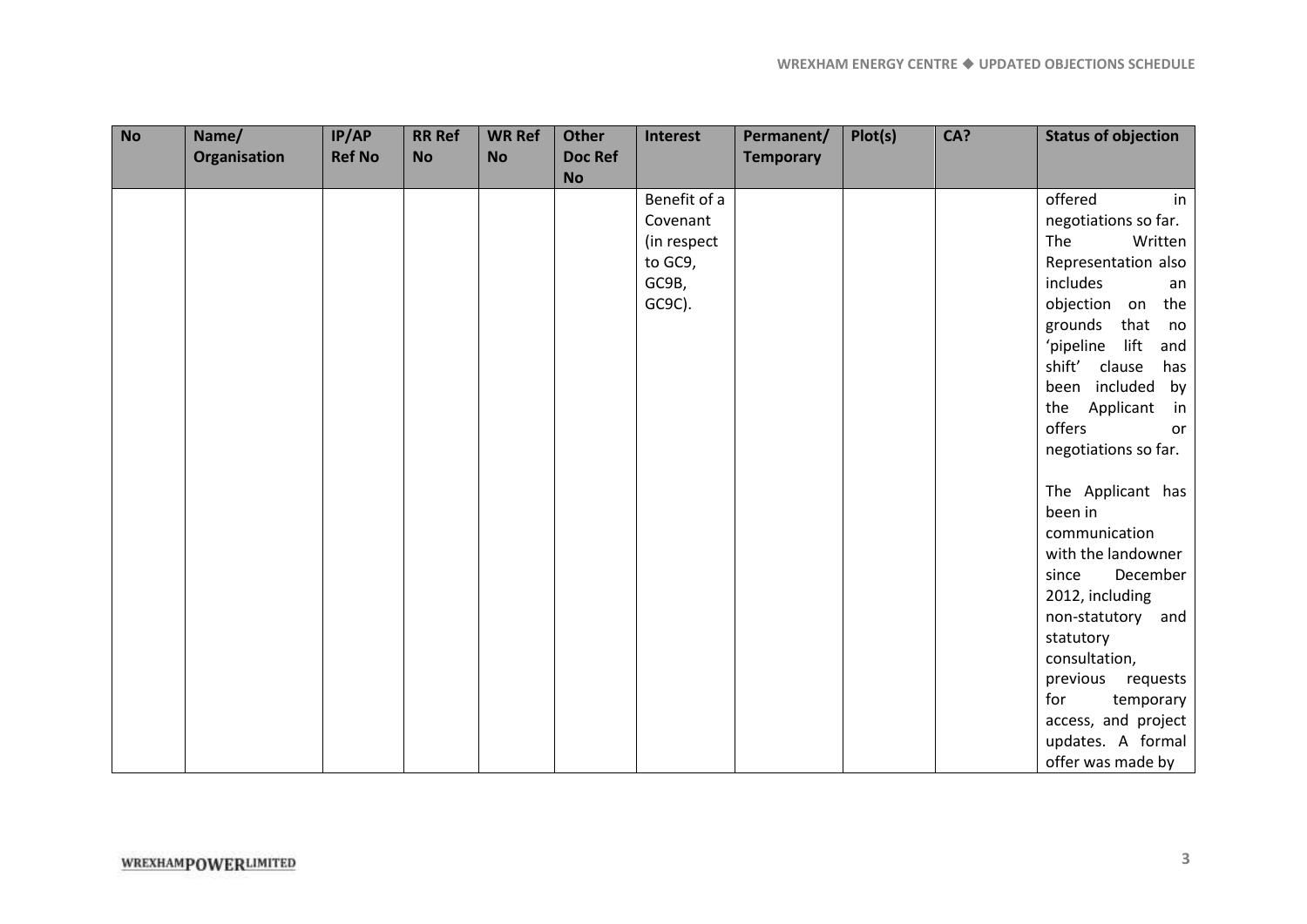| <b>No</b> | Name/<br>Organisation | IP/AP<br><b>Ref No</b> | <b>RR Ref</b><br><b>No</b> | <b>WR Ref</b><br><b>No</b> | <b>Other</b><br><b>Doc Ref</b><br><b>No</b> | <b>Interest</b> | Permanent/<br><b>Temporary</b> | Plot(s) | CA? | <b>Status of objection</b>     |
|-----------|-----------------------|------------------------|----------------------------|----------------------------|---------------------------------------------|-----------------|--------------------------------|---------|-----|--------------------------------|
|           |                       |                        |                            |                            |                                             |                 |                                |         |     | the Applicant to the           |
|           |                       |                        |                            |                            |                                             |                 |                                |         |     | landowner on                   |
|           |                       |                        |                            |                            |                                             |                 |                                |         |     | 29th January 2016              |
|           |                       |                        |                            |                            |                                             |                 |                                |         |     | for the                        |
|           |                       |                        |                            |                            |                                             |                 |                                |         |     | acquisition of the             |
|           |                       |                        |                            |                            |                                             |                 |                                |         |     | rights and                     |
|           |                       |                        |                            |                            |                                             |                 |                                |         |     | imposition of the              |
|           |                       |                        |                            |                            |                                             |                 |                                |         |     | restrictions                   |
|           |                       |                        |                            |                            |                                             |                 |                                |         |     | required, as well as           |
|           |                       |                        |                            |                            |                                             |                 |                                |         |     | temporary use of               |
|           |                       |                        |                            |                            |                                             |                 |                                |         |     | land required to               |
|           |                       |                        |                            |                            |                                             |                 |                                |         |     | enable construction            |
|           |                       |                        |                            |                            |                                             |                 |                                |         |     | of<br>the<br>Gas               |
|           |                       |                        |                            |                            |                                             |                 |                                |         |     | Connection.                    |
|           |                       |                        |                            |                            |                                             |                 |                                |         |     | The landowner has              |
|           |                       |                        |                            |                            |                                             |                 |                                |         |     | retained land agents           |
|           |                       |                        |                            |                            |                                             |                 |                                |         |     | advising,<br>with              |
|           |                       |                        |                            |                            |                                             |                 |                                |         |     | whom the Applicant             |
|           |                       |                        |                            |                            |                                             |                 |                                |         |     | been<br>has<br>in              |
|           |                       |                        |                            |                            |                                             |                 |                                |         |     | communication                  |
|           |                       |                        |                            |                            |                                             |                 |                                |         |     | with since October             |
|           |                       |                        |                            |                            |                                             |                 |                                |         |     | 2012. The                      |
|           |                       |                        |                            |                            |                                             |                 |                                |         |     | Applicant met with             |
|           |                       |                        |                            |                            |                                             |                 |                                |         |     | the                            |
|           |                       |                        |                            |                            |                                             |                 |                                |         |     | aforementioned                 |
|           |                       |                        |                            |                            |                                             |                 |                                |         |     | land agent on the              |
|           |                       |                        |                            |                            |                                             |                 |                                |         |     | $15^{\text{th}}$<br>March 2016 |
|           |                       |                        |                            |                            |                                             |                 |                                |         |     | various<br>and                 |
|           |                       |                        |                            |                            |                                             |                 |                                |         |     | discussions                    |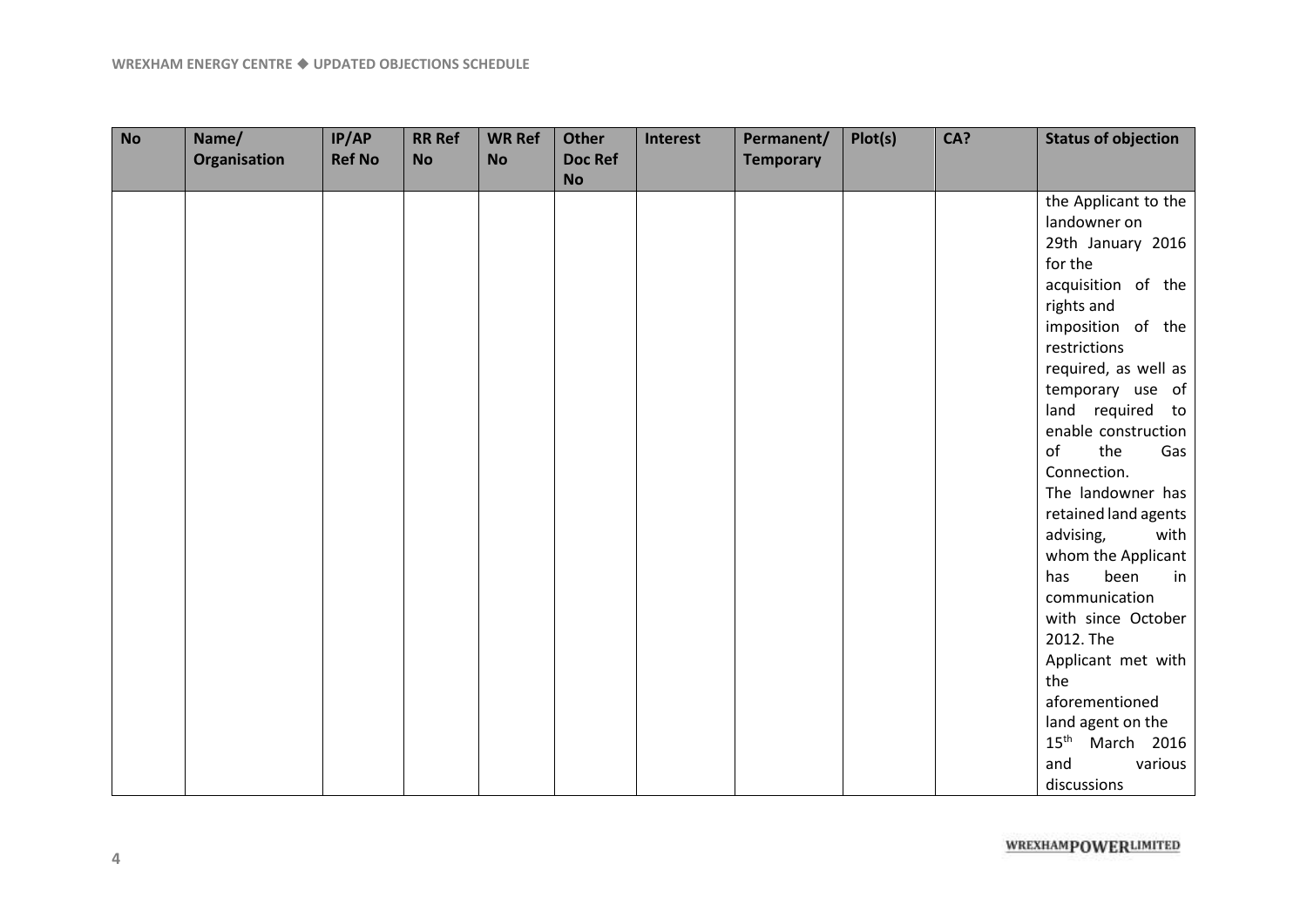| <b>No</b> | Name/                    | IP/AP<br><b>Ref No</b> | <b>RR Ref</b><br><b>No</b> | <b>WR Ref</b><br><b>No</b> | <b>Other</b><br><b>Doc Ref</b> | Interest                | Permanent/       | Plot(s)         | CA?           | <b>Status of objection</b>            |
|-----------|--------------------------|------------------------|----------------------------|----------------------------|--------------------------------|-------------------------|------------------|-----------------|---------------|---------------------------------------|
|           | Organisation             |                        |                            |                            | <b>No</b>                      |                         | <b>Temporary</b> |                 |               |                                       |
|           |                          |                        |                            |                            |                                |                         |                  |                 |               | regarding the terms                   |
|           |                          |                        |                            |                            |                                |                         |                  |                 |               | of an agreement                       |
|           |                          |                        |                            |                            |                                |                         |                  |                 |               | held<br>have<br>been                  |
|           |                          |                        |                            |                            |                                |                         |                  |                 |               | A further<br>since.                   |
|           |                          |                        |                            |                            |                                |                         |                  |                 |               | meeting has been<br>scheduled for the |
|           |                          |                        |                            |                            |                                |                         |                  |                 |               | 26 <sup>th</sup><br>September         |
|           |                          |                        |                            |                            |                                |                         |                  |                 |               | 2016.                                 |
|           |                          |                        |                            |                            |                                |                         |                  |                 |               |                                       |
|           |                          |                        |                            |                            |                                |                         |                  |                 |               |                                       |
|           |                          |                        |                            |                            |                                |                         |                  |                 |               |                                       |
|           | <b>TG Ellis (Rostons</b> |                        |                            | REP1-                      |                                | Freehold                | Compulsory       | GC <sub>6</sub> | Yes           | The<br>Written                        |
|           | acting as                |                        |                            | 020                        |                                | Owner (in               | acquisition      | (drainage       |               | Representation                        |
|           | representatative)        |                        |                            |                            |                                | respect to              | and              | ditch),         | Compulsory    | queried<br>the                        |
|           |                          |                        |                            |                            |                                | plots GC6               | temporary        | GC7,            | acquisition   | Applicant's dialogue                  |
|           |                          |                        |                            |                            |                                | (drainage               | possession       | GC7A,           | of rights for | regarding the Gas                     |
|           |                          |                        |                            |                            |                                | ditch), GC7,            | of land          | GC7B,           | pipeline in   | connection route. It                  |
|           |                          |                        |                            |                            |                                | GC7A,                   |                  | GC7C,           | plots GC6,    | the<br>also<br>queries                |
|           |                          |                        |                            |                            |                                | GC7B,                   |                  | GC7D,           | GC7, GC8,     | of<br>level                           |
|           |                          |                        |                            |                            |                                | GC7C,                   |                  | GC8,            | OR1, OR2,     | compensation                          |
|           |                          |                        |                            |                            |                                | GC7D, GC8,<br>GC8A, OR1 |                  | GC8A,<br>OR1    | GC9           | offered<br>in<br>negotiations so far. |
|           |                          |                        |                            |                            |                                | (subsoil                |                  | (subsoil        |               | The<br>Written                        |
|           |                          |                        |                            |                            |                                | beneath                 |                  | beneath         |               | Representation also                   |
|           |                          |                        |                            |                            |                                | public                  |                  | public          |               | includes<br>an                        |
|           |                          |                        |                            |                            |                                | highway),               |                  | highway),       |               | the<br>objection<br>on                |
|           |                          |                        |                            |                            |                                | OR <sub>2</sub>         |                  | OR <sub>2</sub> |               | grounds<br>that<br>no                 |
|           |                          |                        |                            |                            |                                | (subsoil                |                  | (subsoil        |               | 'pipeline<br>lift<br>and              |
|           |                          |                        |                            |                            |                                | beneath                 |                  | beneath         |               | shift'<br>clause<br>has               |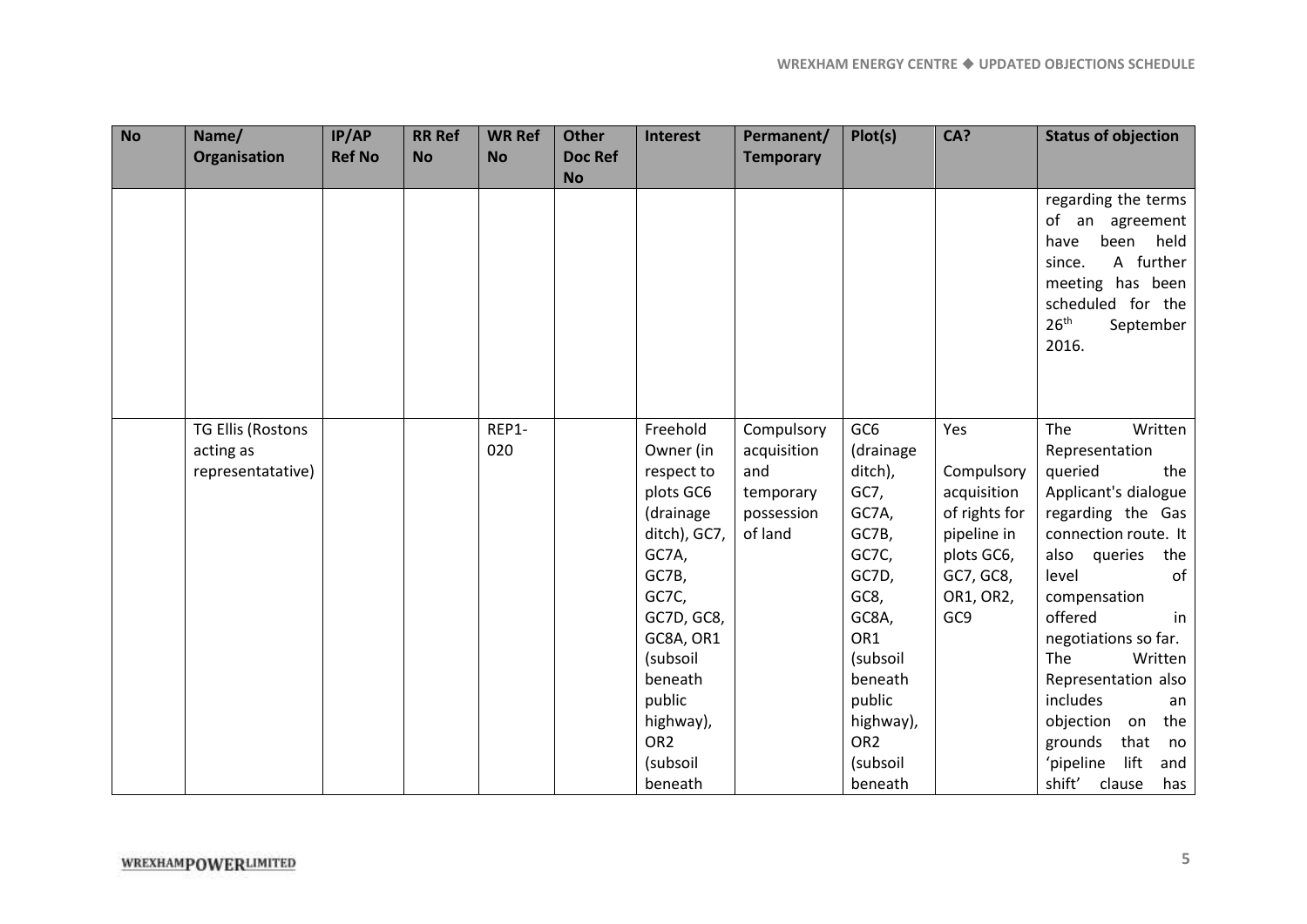| <b>No</b> | Name/        | IP/AP         | <b>RR Ref</b> | <b>WR Ref</b> | <b>Other</b>   | <b>Interest</b> | Permanent/       | Plot(s)   | CA? | <b>Status of objection</b> |
|-----------|--------------|---------------|---------------|---------------|----------------|-----------------|------------------|-----------|-----|----------------------------|
|           | Organisation | <b>Ref No</b> | <b>No</b>     | <b>No</b>     | <b>Doc Ref</b> |                 | <b>Temporary</b> |           |     |                            |
|           |              |               |               |               | <b>No</b>      |                 |                  |           |     |                            |
|           |              |               |               |               |                | public          |                  | public    |     | been included<br>by        |
|           |              |               |               |               |                | highway),       |                  | highway), |     | the Applicant<br>in        |
|           |              |               |               |               |                | GC9, GC9A,      |                  | GC9,      |     | offers<br>or               |
|           |              |               |               |               |                | GC9C            |                  | GC9A,     |     | negotiations so far.       |
|           |              |               |               |               |                |                 |                  | GC9C      |     |                            |
|           |              |               |               |               |                |                 |                  |           |     | The Applicant has          |
|           |              |               |               |               |                |                 |                  |           |     | been in                    |
|           |              |               |               |               |                |                 |                  |           |     | communication              |
|           |              |               |               |               |                |                 |                  |           |     | with the landowner         |
|           |              |               |               |               |                |                 |                  |           |     | December<br>since          |
|           |              |               |               |               |                |                 |                  |           |     | 2012, including            |
|           |              |               |               |               |                |                 |                  |           |     | non-statutory<br>and       |
|           |              |               |               |               |                |                 |                  |           |     | statutory                  |
|           |              |               |               |               |                |                 |                  |           |     | consultation,              |
|           |              |               |               |               |                |                 |                  |           |     | previous<br>requests       |
|           |              |               |               |               |                |                 |                  |           |     | for                        |
|           |              |               |               |               |                |                 |                  |           |     | temporary<br>access,       |
|           |              |               |               |               |                |                 |                  |           |     | and<br>project             |
|           |              |               |               |               |                |                 |                  |           |     | updates. A formal          |
|           |              |               |               |               |                |                 |                  |           |     | offer was made by          |
|           |              |               |               |               |                |                 |                  |           |     | the Applicant to the       |
|           |              |               |               |               |                |                 |                  |           |     | landowner on               |
|           |              |               |               |               |                |                 |                  |           |     | 29th January 2016          |
|           |              |               |               |               |                |                 |                  |           |     | for the                    |
|           |              |               |               |               |                |                 |                  |           |     | acquisition of the         |
|           |              |               |               |               |                |                 |                  |           |     | rights and                 |
|           |              |               |               |               |                |                 |                  |           |     | imposition of the          |
|           |              |               |               |               |                |                 |                  |           |     | restrictions               |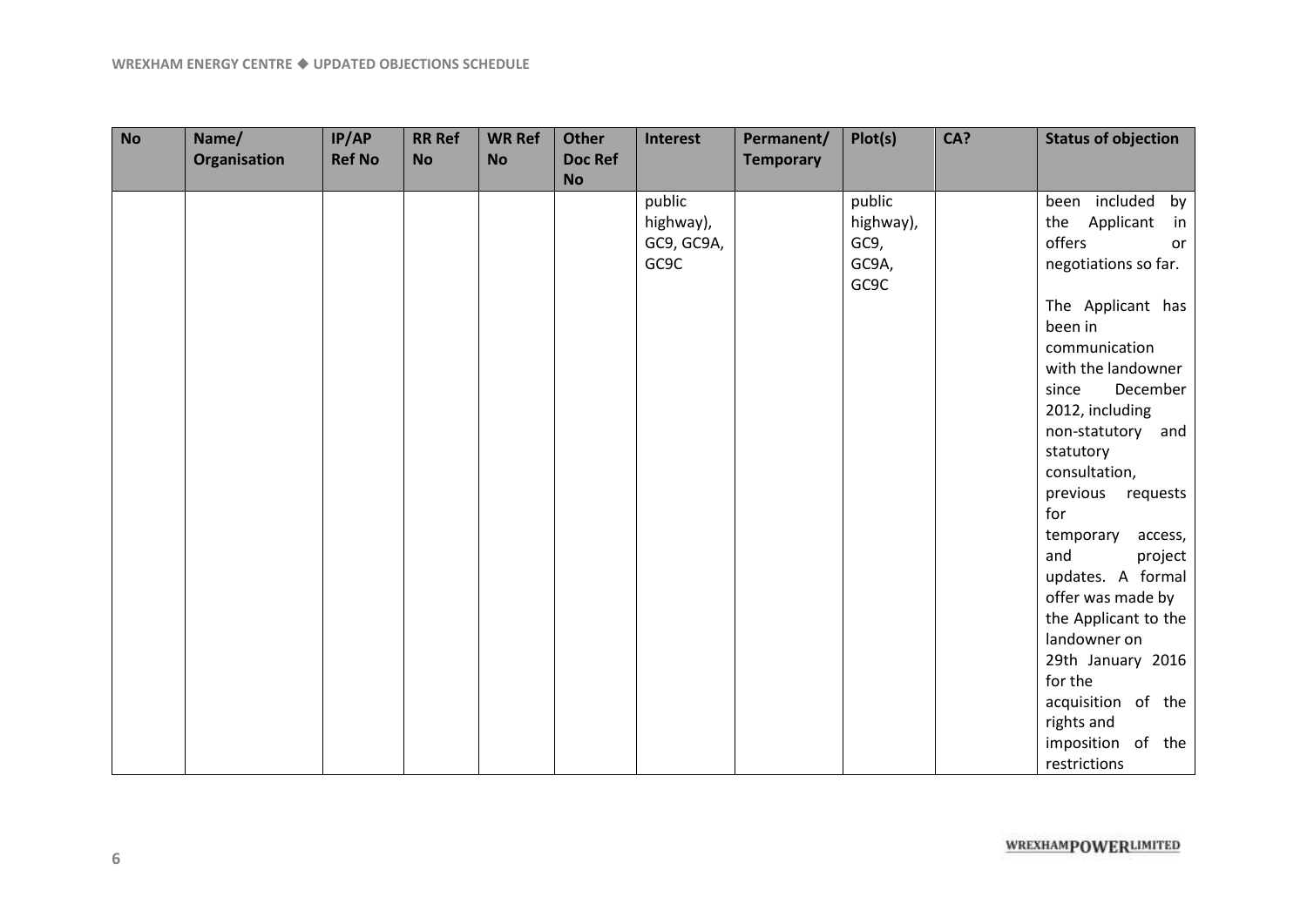| <b>No</b> | Name/        | IP/AP         | <b>RR Ref</b> | <b>WR Ref</b> | <b>Other</b>                | Interest | Permanent/       | Plot(s) | CA? | <b>Status of objection</b> |
|-----------|--------------|---------------|---------------|---------------|-----------------------------|----------|------------------|---------|-----|----------------------------|
|           | Organisation | <b>Ref No</b> | <b>No</b>     | <b>No</b>     | <b>Doc Ref</b><br><b>No</b> |          | <b>Temporary</b> |         |     |                            |
|           |              |               |               |               |                             |          |                  |         |     | required, as well as       |
|           |              |               |               |               |                             |          |                  |         |     | temporary use              |
|           |              |               |               |               |                             |          |                  |         |     | of land required to        |
|           |              |               |               |               |                             |          |                  |         |     | enable construction        |
|           |              |               |               |               |                             |          |                  |         |     | the<br>of<br>Gas           |
|           |              |               |               |               |                             |          |                  |         |     | Connection.                |
|           |              |               |               |               |                             |          |                  |         |     | The landowner has          |
|           |              |               |               |               |                             |          |                  |         |     | retained land agents       |
|           |              |               |               |               |                             |          |                  |         |     | advising,<br>with          |
|           |              |               |               |               |                             |          |                  |         |     | whom the Applicant         |
|           |              |               |               |               |                             |          |                  |         |     | been<br>has<br>in          |
|           |              |               |               |               |                             |          |                  |         |     | communication              |
|           |              |               |               |               |                             |          |                  |         |     | with since October         |
|           |              |               |               |               |                             |          |                  |         |     | 2012. The                  |
|           |              |               |               |               |                             |          |                  |         |     | Applicant met with         |
|           |              |               |               |               |                             |          |                  |         |     | the                        |
|           |              |               |               |               |                             |          |                  |         |     | aforementioned             |
|           |              |               |               |               |                             |          |                  |         |     | land agent on the          |
|           |              |               |               |               |                             |          |                  |         |     | 15th March 2016            |
|           |              |               |               |               |                             |          |                  |         |     | and<br>various             |
|           |              |               |               |               |                             |          |                  |         |     | discussions                |
|           |              |               |               |               |                             |          |                  |         |     | regarding the terms        |
|           |              |               |               |               |                             |          |                  |         |     | of an agreement            |
|           |              |               |               |               |                             |          |                  |         |     | held<br>have<br>been       |
|           |              |               |               |               |                             |          |                  |         |     | A further<br>since.        |
|           |              |               |               |               |                             |          |                  |         |     | meeting has been           |
|           |              |               |               |               |                             |          |                  |         |     | scheduled for the          |
|           |              |               |               |               |                             |          |                  |         |     | 26th<br>September          |
|           |              |               |               |               |                             |          |                  |         |     | 2016.                      |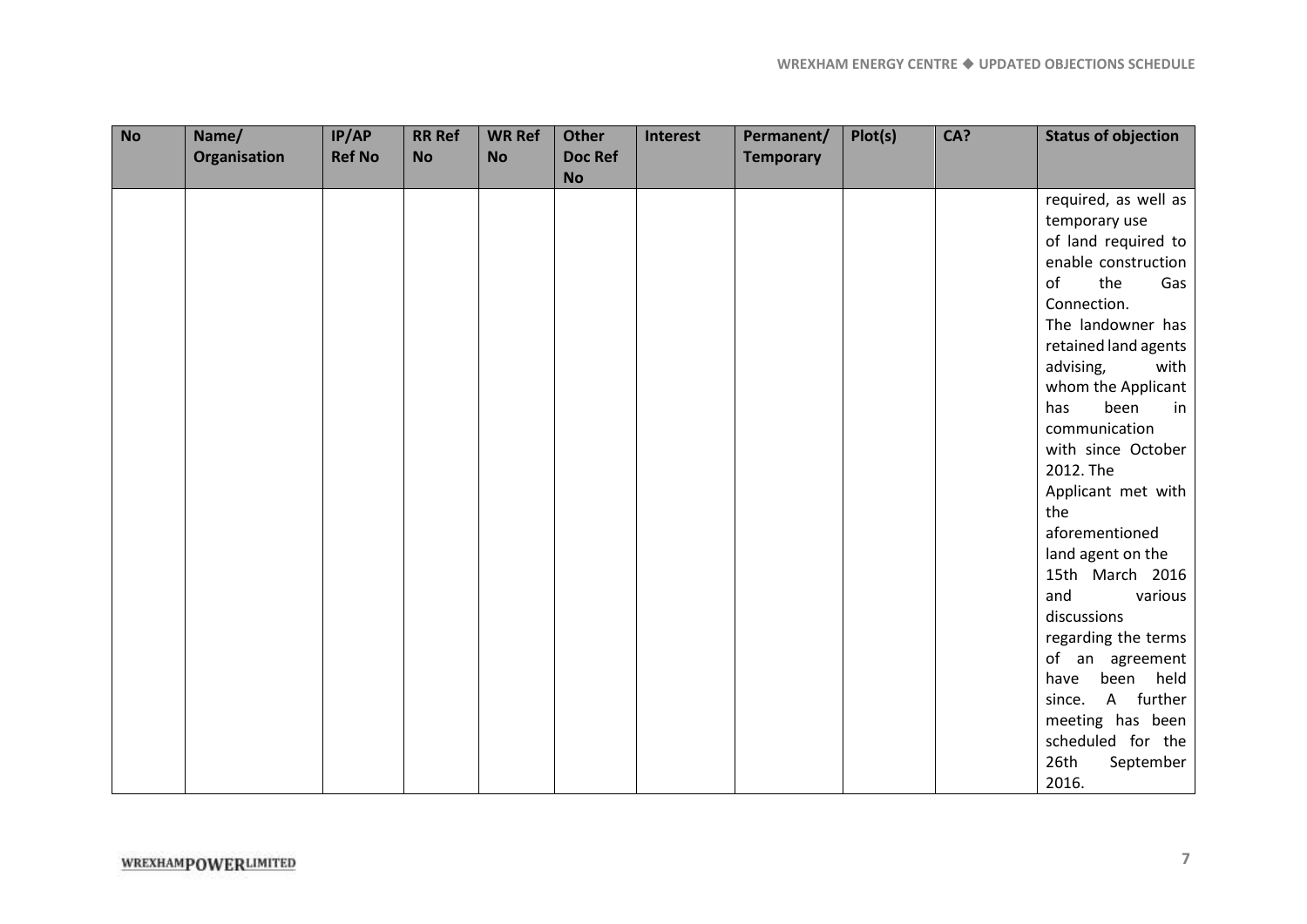| <b>No</b> | Name/             | IP/AP         | <b>RR Ref</b> | <b>WR Ref</b> | <b>Other</b>                | <b>Interest</b> | Permanent/       | Plot(s)    | CA?           | <b>Status of objection</b> |
|-----------|-------------------|---------------|---------------|---------------|-----------------------------|-----------------|------------------|------------|---------------|----------------------------|
|           | Organisation      | <b>Ref No</b> | <b>No</b>     | <b>No</b>     | <b>Doc Ref</b><br><b>No</b> |                 | <b>Temporary</b> |            |               |                            |
|           | <b>PB Edwards</b> |               |               | REP1-         |                             | Freehold        | Compulsory       | Freehold   | Yes           | Written<br>The             |
|           | (Rostons acting   |               |               | 020           |                             | Owner (in       | acquisition      | Owner (in  |               | Representation             |
|           | as                |               |               |               |                             | respect to      | and              | respect to | Compulsory    | queried<br>the             |
|           | Representative)   |               |               |               |                             | Plots (GC5,     | temporary        | Plots      | acquisition   | Applicant's dialogue       |
|           |                   |               |               |               |                             | GC5A,           | possession       | (GC5,      | of rights for | regarding the Gas          |
|           |                   |               |               |               |                             | GC5B,           | of land          | GC5A,      | pipeline in   | connection route. It       |
|           |                   |               |               |               |                             | GC5C,           |                  | GC5B,      | plots GC5,    | also<br>queries<br>the     |
|           |                   |               |               |               |                             | GC5D,           |                  | GC5C,      | GC6.          | of<br>level                |
|           |                   |               |               |               |                             | GC5E, GC6       |                  | GC5D,      |               | compensation               |
|           |                   |               |               |               |                             | (drainage       |                  | GC5E, GC6  |               | offered<br>in              |
|           |                   |               |               |               |                             | ditch)          |                  | (drainage  |               | negotiations so far.       |
|           |                   |               |               |               |                             |                 |                  | ditch)     |               | The<br>Written             |
|           |                   |               |               |               |                             | Rights (in      |                  |            |               | Representation also        |
|           |                   |               |               |               |                             | respect to      |                  | Rights (in |               | includes<br>an             |
|           |                   |               |               |               |                             | plots GC4,      |                  | respect to |               | objection on<br>the        |
|           |                   |               |               |               |                             | GC4A,           |                  | plots GC4, |               | grounds<br>that<br>no      |
|           |                   |               |               |               |                             | GC4B,           |                  | GC4A,      |               | lift<br>'pipeline<br>and   |
|           |                   |               |               |               |                             | GC4C)           |                  | GC4B,      |               | shift'<br>clause<br>has    |
|           |                   |               |               |               |                             |                 |                  | GCAC       |               | included<br>by<br>been     |
|           |                   |               |               |               |                             |                 |                  |            |               | Applicant<br>the<br>in     |
|           |                   |               |               |               |                             |                 |                  |            |               | offers<br>or               |
|           |                   |               |               |               |                             |                 |                  |            |               | negotiations so far.       |
|           |                   |               |               |               |                             |                 |                  |            |               | The Applicant has          |
|           |                   |               |               |               |                             |                 |                  |            |               | been in                    |
|           |                   |               |               |               |                             |                 |                  |            |               | communication              |
|           |                   |               |               |               |                             |                 |                  |            |               | with the landowner         |
|           |                   |               |               |               |                             |                 |                  |            |               | December<br>since          |
|           |                   |               |               |               |                             |                 |                  |            |               | 2012, including            |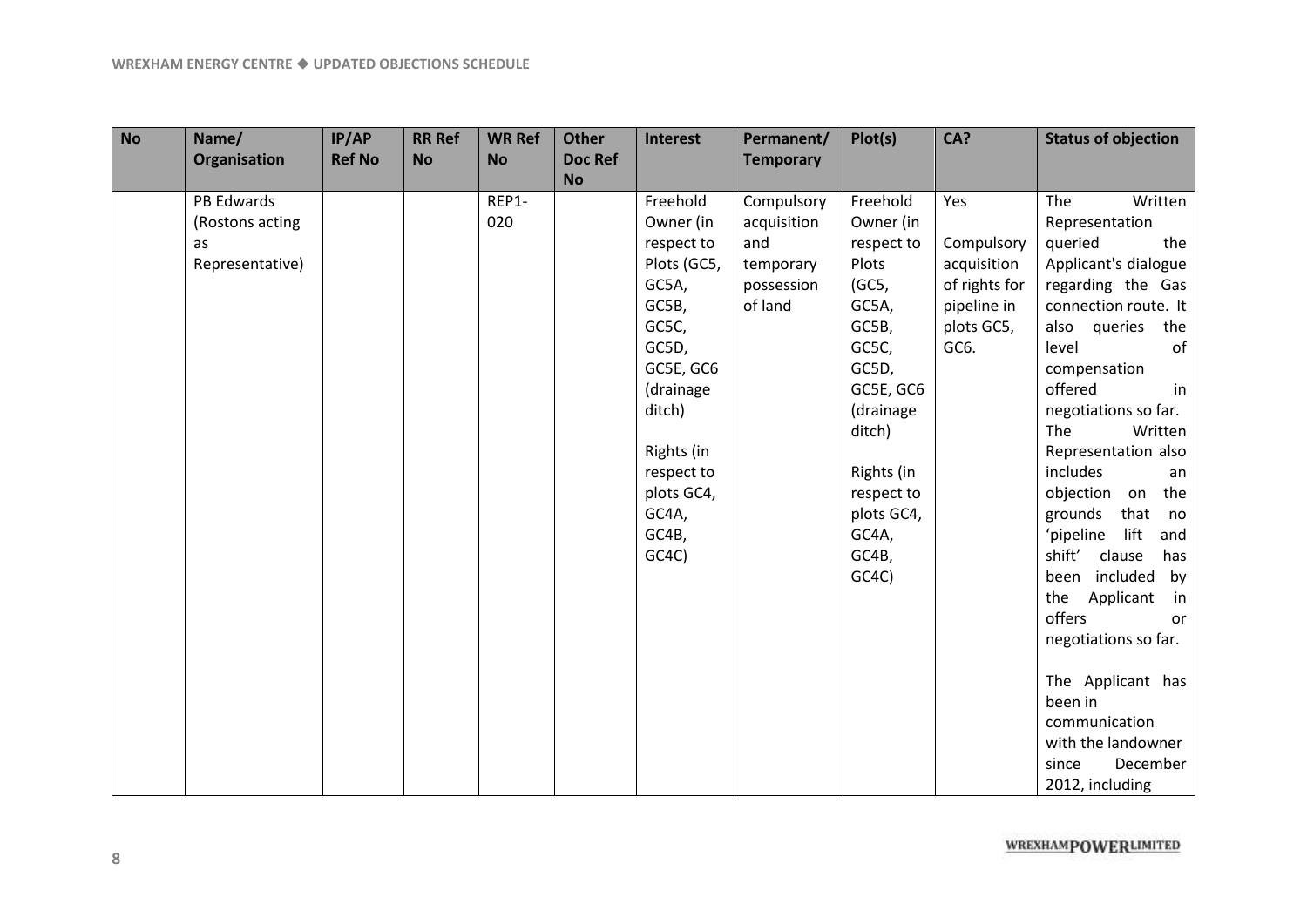| <b>No</b> | Name/<br>Organisation | IP/AP<br><b>Ref No</b> | <b>RR Ref</b><br><b>No</b> | <b>WR Ref</b><br><b>No</b> | <b>Other</b><br><b>Doc Ref</b> | <b>Interest</b> | Permanent/<br><b>Temporary</b> | Plot(s) | CA? | <b>Status of objection</b> |
|-----------|-----------------------|------------------------|----------------------------|----------------------------|--------------------------------|-----------------|--------------------------------|---------|-----|----------------------------|
|           |                       |                        |                            |                            | <b>No</b>                      |                 |                                |         |     |                            |
|           |                       |                        |                            |                            |                                |                 |                                |         |     | non-statutory<br>and       |
|           |                       |                        |                            |                            |                                |                 |                                |         |     | statutory                  |
|           |                       |                        |                            |                            |                                |                 |                                |         |     | consultation,              |
|           |                       |                        |                            |                            |                                |                 |                                |         |     | previous requests          |
|           |                       |                        |                            |                            |                                |                 |                                |         |     | for<br>temporary           |
|           |                       |                        |                            |                            |                                |                 |                                |         |     | access, and project        |
|           |                       |                        |                            |                            |                                |                 |                                |         |     | updates. A formal          |
|           |                       |                        |                            |                            |                                |                 |                                |         |     | offer was made by          |
|           |                       |                        |                            |                            |                                |                 |                                |         |     | the Applicant to the       |
|           |                       |                        |                            |                            |                                |                 |                                |         |     | landowner on               |
|           |                       |                        |                            |                            |                                |                 |                                |         |     | 29th January 2016          |
|           |                       |                        |                            |                            |                                |                 |                                |         |     | for the                    |
|           |                       |                        |                            |                            |                                |                 |                                |         |     | acquisition of the         |
|           |                       |                        |                            |                            |                                |                 |                                |         |     | rights and                 |
|           |                       |                        |                            |                            |                                |                 |                                |         |     | imposition of the          |
|           |                       |                        |                            |                            |                                |                 |                                |         |     | restrictions               |
|           |                       |                        |                            |                            |                                |                 |                                |         |     | required, as well as       |
|           |                       |                        |                            |                            |                                |                 |                                |         |     | temporary use              |
|           |                       |                        |                            |                            |                                |                 |                                |         |     | of land required to        |
|           |                       |                        |                            |                            |                                |                 |                                |         |     | enable construction        |
|           |                       |                        |                            |                            |                                |                 |                                |         |     | of<br>the<br>Gas           |
|           |                       |                        |                            |                            |                                |                 |                                |         |     | Connection.                |
|           |                       |                        |                            |                            |                                |                 |                                |         |     | The landowner has          |
|           |                       |                        |                            |                            |                                |                 |                                |         |     | retained land agents       |
|           |                       |                        |                            |                            |                                |                 |                                |         |     | advising,<br>with          |
|           |                       |                        |                            |                            |                                |                 |                                |         |     | whom the Applicant         |
|           |                       |                        |                            |                            |                                |                 |                                |         |     | been<br>in<br>has          |
|           |                       |                        |                            |                            |                                |                 |                                |         |     | communication              |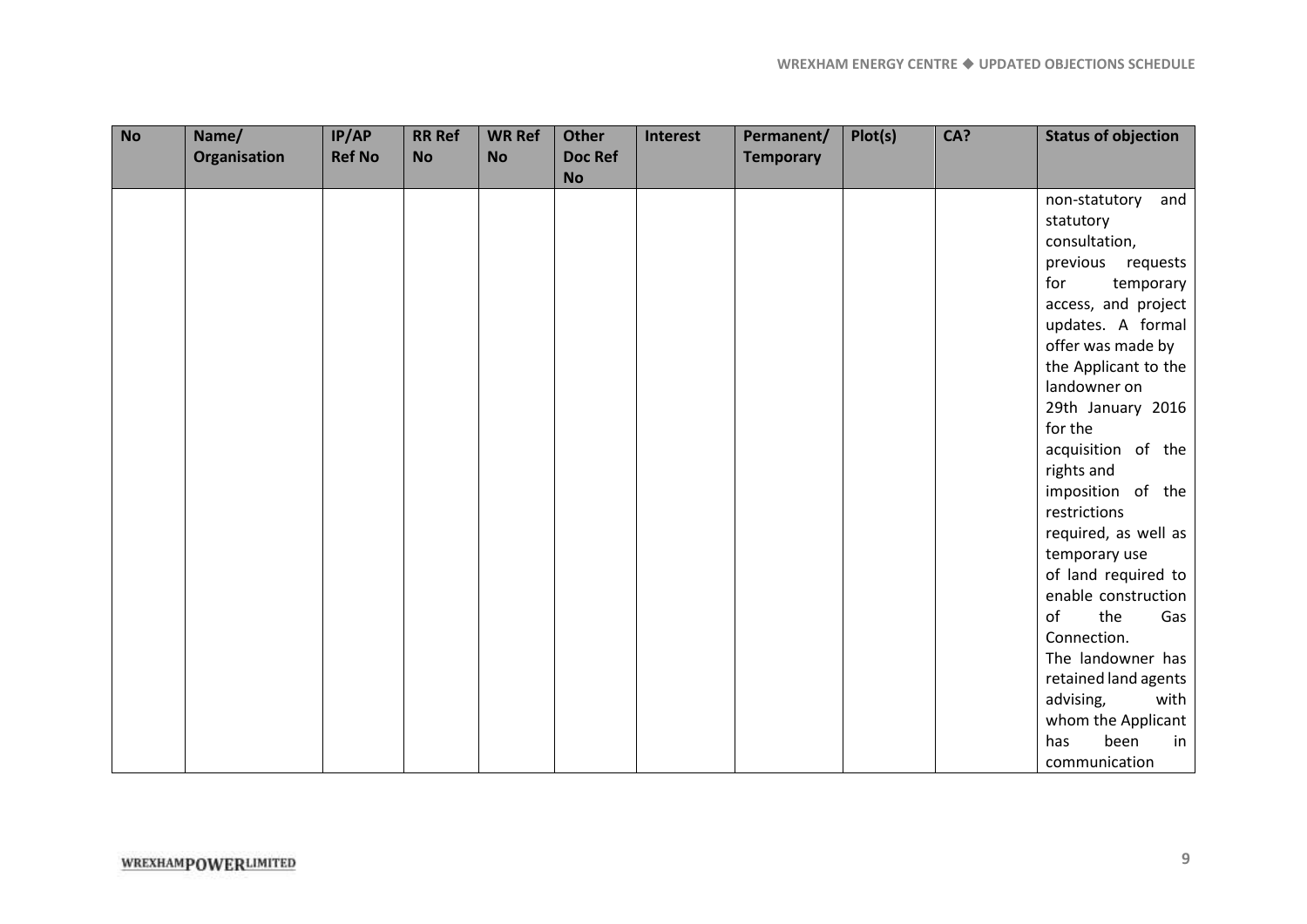| <b>No</b>        | Name/<br>Organisation | IP/AP<br><b>Ref No</b> | <b>RR Ref</b><br><b>No</b> | <b>WR Ref</b><br><b>No</b> | <b>Other</b><br><b>Doc Ref</b><br><b>No</b> | <b>Interest</b> | Permanent/<br><b>Temporary</b>                                         | Plot(s)   | CA?                                                                          | <b>Status of objection</b>                                                                                                                                                                                                                                                                                              |
|------------------|-----------------------|------------------------|----------------------------|----------------------------|---------------------------------------------|-----------------|------------------------------------------------------------------------|-----------|------------------------------------------------------------------------------|-------------------------------------------------------------------------------------------------------------------------------------------------------------------------------------------------------------------------------------------------------------------------------------------------------------------------|
|                  |                       |                        |                            |                            |                                             |                 |                                                                        |           |                                                                              | with since October<br>2012. The<br>Applicant met with<br>the<br>aforementioned<br>land agent on the<br>15th March 2016<br>and<br>various<br>discussions<br>regarding the terms<br>of an agreement<br>held<br>have<br>been<br>A further<br>since.<br>meeting has been<br>scheduled for the<br>26th<br>September<br>2016. |
| $\boldsymbol{6}$ | Robert J<br>Eccleston | <b>IP36</b>            | RR-032                     | REP1-<br>019               |                                             | Freehold        | Compulsory<br>acquisition<br>and<br>temporary<br>possession<br>of land | GC3, GC3A | Yes<br>Compulsory<br>acquisition<br>of rights for<br>pipeline in<br>plot GC3 | A Written<br>Representation has<br>been made<br>referring to the<br>following issues:<br>design, noise,<br>health and safety of<br>the Gas Connection<br>Pipeline, effect on<br>land use due to the<br>Gas connection                                                                                                   |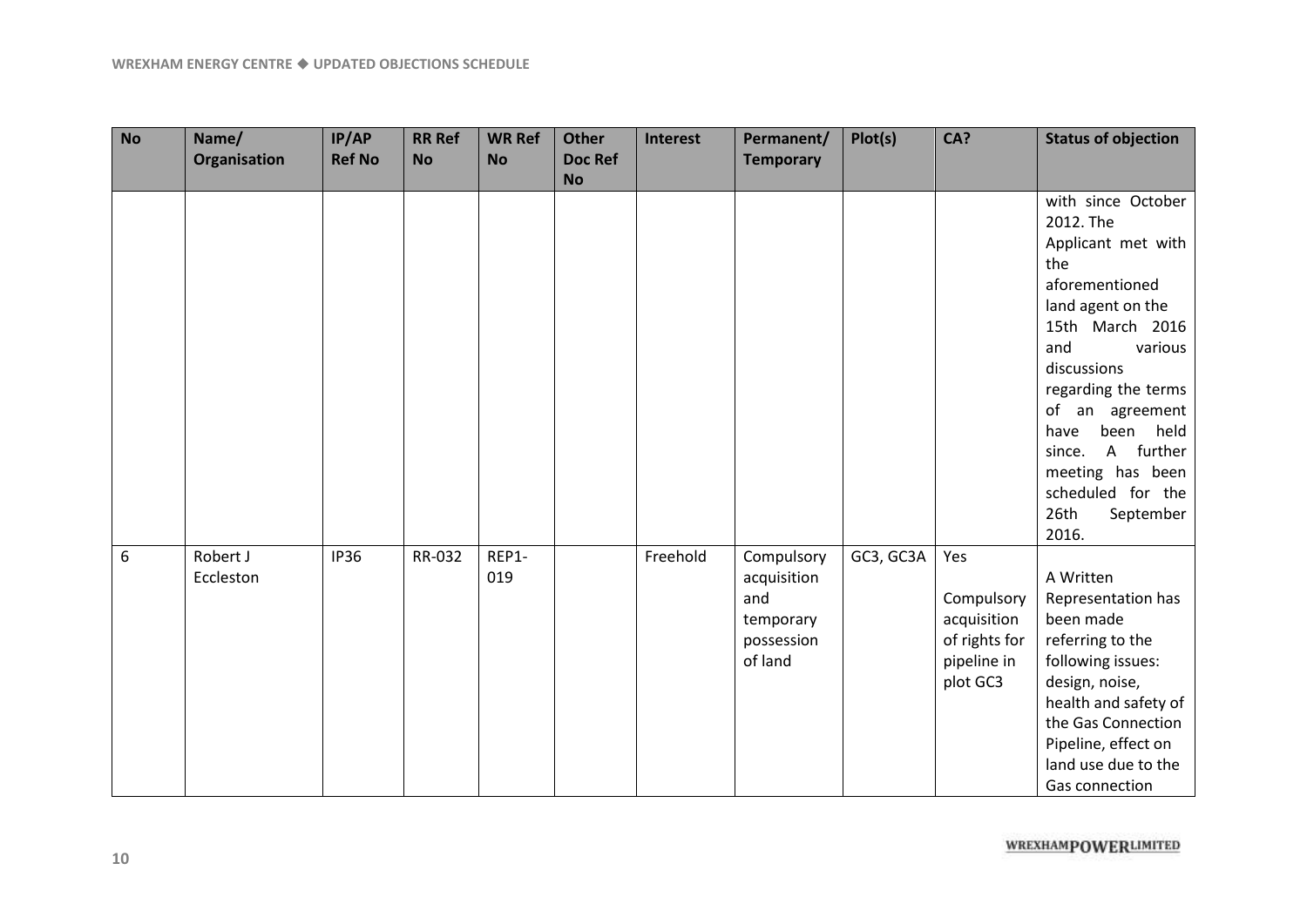| <b>No</b> | Name/        | IP/AP         | <b>RR Ref</b> | <b>WR Ref</b> | <b>Other</b>   | Interest | Permanent/       | Plot(s) | CA? | <b>Status of objection</b> |
|-----------|--------------|---------------|---------------|---------------|----------------|----------|------------------|---------|-----|----------------------------|
|           | Organisation | <b>Ref No</b> | <b>No</b>     | <b>No</b>     | <b>Doc Ref</b> |          | <b>Temporary</b> |         |     |                            |
|           |              |               |               |               | <b>No</b>      |          |                  |         |     |                            |
|           |              |               |               |               |                |          |                  |         |     | Pipeline, flood risk       |
|           |              |               |               |               |                |          |                  |         |     | and grid                   |
|           |              |               |               |               |                |          |                  |         |     | connection. Mr             |
|           |              |               |               |               |                |          |                  |         |     | Eccleston also             |
|           |              |               |               |               |                |          |                  |         |     | expresses wish to          |
|           |              |               |               |               |                |          |                  |         |     | attend future              |
|           |              |               |               |               |                |          |                  |         |     | hearings.                  |
|           |              |               |               |               |                |          |                  |         |     |                            |
|           |              |               |               |               |                |          |                  |         |     | The Applicant has          |
|           |              |               |               |               |                |          |                  |         |     | been in                    |
|           |              |               |               |               |                |          |                  |         |     | communication              |
|           |              |               |               |               |                |          |                  |         |     | with Mr Eccleston          |
|           |              |               |               |               |                |          |                  |         |     | since December             |
|           |              |               |               |               |                |          |                  |         |     | 2012, including            |
|           |              |               |               |               |                |          |                  |         |     | non-statutory and          |
|           |              |               |               |               |                |          |                  |         |     | statutory                  |
|           |              |               |               |               |                |          |                  |         |     | consultation,              |
|           |              |               |               |               |                |          |                  |         |     | previous requests          |
|           |              |               |               |               |                |          |                  |         |     | for                        |
|           |              |               |               |               |                |          |                  |         |     | temporary access,          |
|           |              |               |               |               |                |          |                  |         |     | and project                |
|           |              |               |               |               |                |          |                  |         |     | updates. A formal          |
|           |              |               |               |               |                |          |                  |         |     | offer was made by          |
|           |              |               |               |               |                |          |                  |         |     | the Applicant to Mr        |
|           |              |               |               |               |                |          |                  |         |     | Eccleston on               |
|           |              |               |               |               |                |          |                  |         |     | 29th January 2016          |
|           |              |               |               |               |                |          |                  |         |     | for the                    |
|           |              |               |               |               |                |          |                  |         |     | acquisition of the         |
|           |              |               |               |               |                |          |                  |         |     | rights and                 |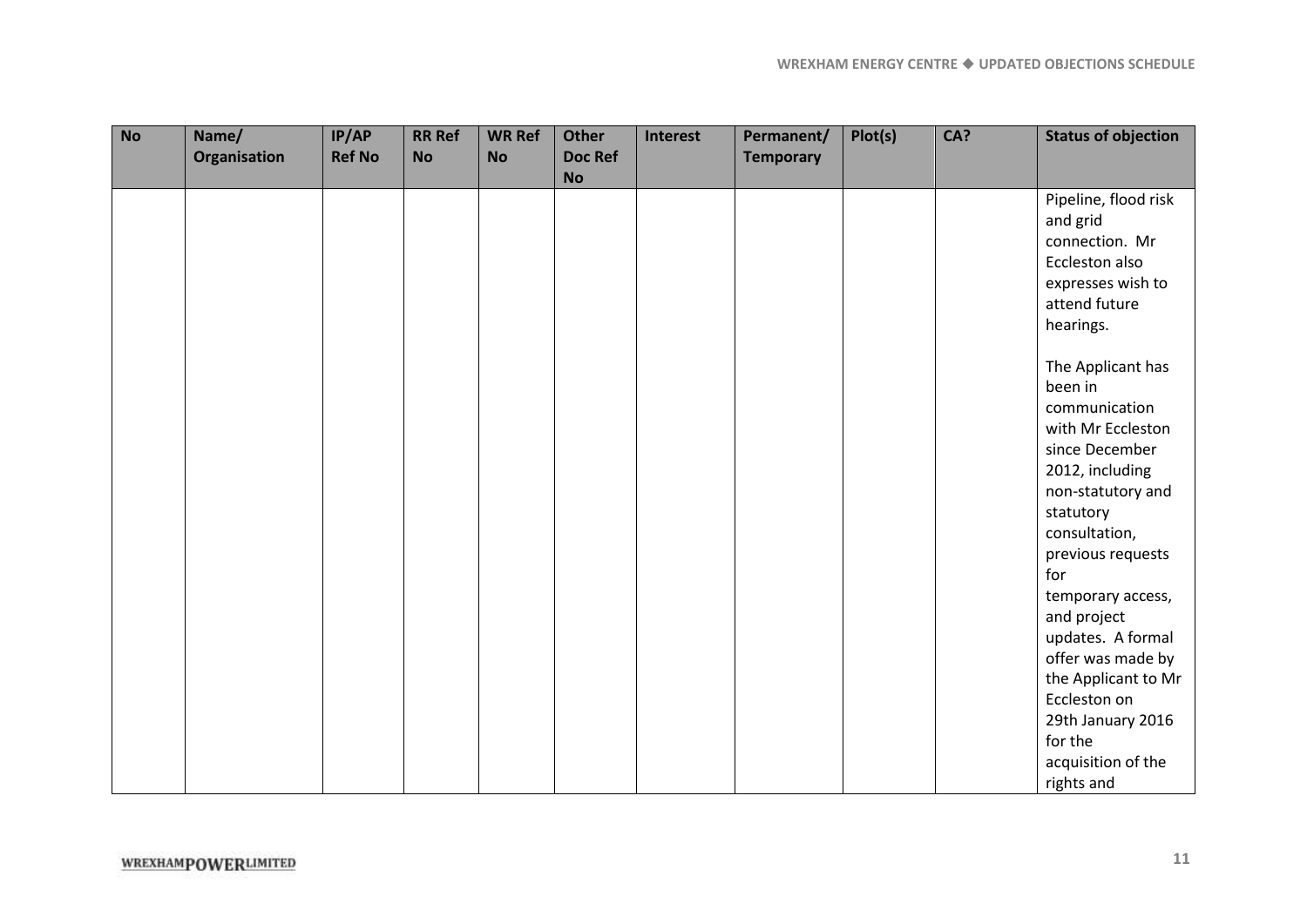| <b>No</b>      | Name/                                                                           | IP/AP         | <b>RR Ref</b> | <b>WR Ref</b> | <b>Other</b>                | <b>Interest</b>                                                                                      | Permanent/                                                             | Plot(s)                                                        | CA?                                                                                           | <b>Status of objection</b>                                                                                                                                                                                                                                                                                                              |
|----------------|---------------------------------------------------------------------------------|---------------|---------------|---------------|-----------------------------|------------------------------------------------------------------------------------------------------|------------------------------------------------------------------------|----------------------------------------------------------------|-----------------------------------------------------------------------------------------------|-----------------------------------------------------------------------------------------------------------------------------------------------------------------------------------------------------------------------------------------------------------------------------------------------------------------------------------------|
|                | Organisation                                                                    | <b>Ref No</b> | <b>No</b>     | <b>No</b>     | <b>Doc Ref</b><br><b>No</b> |                                                                                                      | <b>Temporary</b>                                                       |                                                                |                                                                                               |                                                                                                                                                                                                                                                                                                                                         |
|                |                                                                                 |               |               |               |                             |                                                                                                      |                                                                        |                                                                |                                                                                               | imposition of the<br>restrictions<br>required, as well as<br>temporary use<br>of land required to<br>enable<br>construction of the<br>Gas Connection.<br>A further attempt<br>was made by the<br>Applicant to engage<br>in discussions with<br>Mr Eccleston on<br>15 <sup>th</sup> March 2016.<br>No feedback or<br>response to earlier |
|                |                                                                                 |               |               |               |                             |                                                                                                      |                                                                        |                                                                |                                                                                               | communication has<br>yet been received.                                                                                                                                                                                                                                                                                                 |
| $\overline{7}$ | Earthworm<br><b>Energy Limited</b><br>(Caulmert acting<br>as<br>Representative) |               |               | REP1-<br>004  |                             | Unspecified<br>Option<br>Agreement<br>(in respect<br>to plots<br>GC12,<br>GC12A,<br>GC12B,<br>GC12C, | Compulsory<br>acquisition<br>and<br>temporary<br>possession<br>of land | GC12,<br>GC12A,<br>GC12B,<br>GC12C,<br>GC13,<br>SAT1,<br>SAT2) | Yes<br>Compulsory<br>Acquisition<br>of rights for<br>pipeline in<br>plots GC12,<br>GC13, SAT1 | Written<br>Representation,<br>attaching copy of<br>original letter to<br>WCBC dated 16th<br>June 2016,<br>objecting to the<br>planning<br>application for the                                                                                                                                                                           |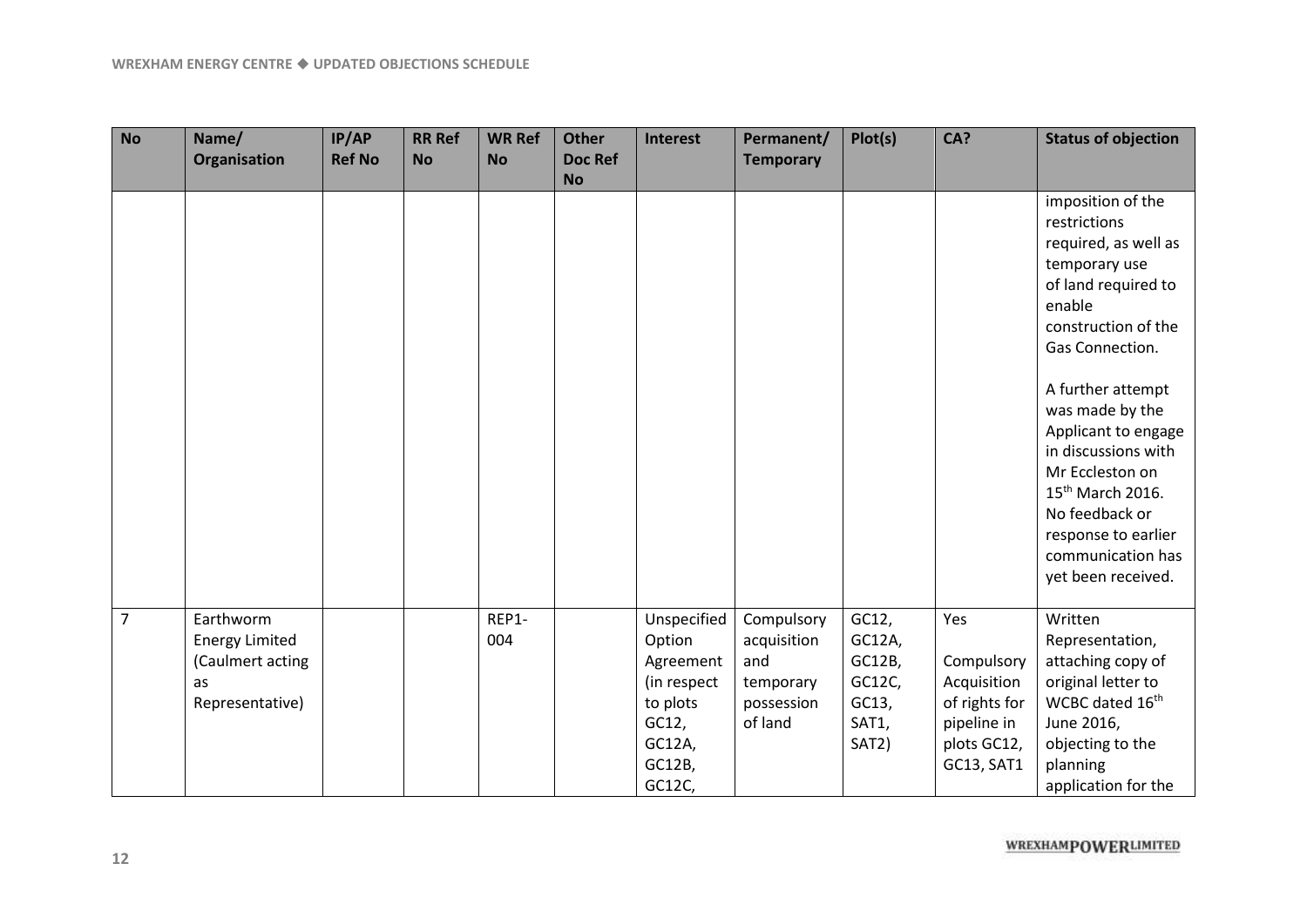| <b>No</b> | Name/        | IP/AP         | <b>RR Ref</b> | <b>WR Ref</b> | <b>Other</b> | <b>Interest</b> | Permanent/       | Plot(s) | CA?           | <b>Status of objection</b> |
|-----------|--------------|---------------|---------------|---------------|--------------|-----------------|------------------|---------|---------------|----------------------------|
|           | Organisation | <b>Ref No</b> | <b>No</b>     | <b>No</b>     | Doc Ref      |                 | <b>Temporary</b> |         |               |                            |
|           |              |               |               |               | <b>No</b>    |                 |                  |         |               |                            |
|           |              |               |               |               |              | GC13,           |                  |         | Compulsory    | Gas Connection on          |
|           |              |               |               |               |              | SAT1,           |                  |         | Acquisition   | grounds of its             |
|           |              |               |               |               |              | SAT2)           |                  |         | for rights    | interaction with           |
|           |              |               |               |               |              |                 |                  |         | for access in | Earthworm's                |
|           |              |               |               |               |              |                 |                  |         | plot SAT2     | consented Solar PV         |
|           |              |               |               |               |              |                 |                  |         |               | Array. Earthworm           |
|           |              |               |               |               |              |                 |                  |         |               | raise the possibility      |
|           |              |               |               |               |              |                 |                  |         |               | of alternative route       |
|           |              |               |               |               |              |                 |                  |         |               | for the Gas                |
|           |              |               |               |               |              |                 |                  |         |               | Connection                 |
|           |              |               |               |               |              |                 |                  |         |               | Pipeline.                  |
|           |              |               |               |               |              |                 |                  |         |               | Earthworm also             |
|           |              |               |               |               |              |                 |                  |         |               | state that                 |
|           |              |               |               |               |              |                 |                  |         |               | construction and           |
|           |              |               |               |               |              |                 |                  |         |               | operation of the           |
|           |              |               |               |               |              |                 |                  |         |               | <b>Gas Connection</b>      |
|           |              |               |               |               |              |                 |                  |         |               | would result in the        |
|           |              |               |               |               |              |                 |                  |         |               | solar PV                   |
|           |              |               |               |               |              |                 |                  |         |               | development being          |
|           |              |               |               |               |              |                 |                  |         |               | financially unviable.      |
|           |              |               |               |               |              |                 |                  |         |               |                            |
|           |              |               |               |               |              |                 |                  |         |               | The Gas Connection         |
|           |              |               |               |               |              |                 |                  |         |               | now has the benefit        |
|           |              |               |               |               |              |                 |                  |         |               | of planning                |
|           |              |               |               |               |              |                 |                  |         |               | permission. The            |
|           |              |               |               |               |              |                 |                  |         |               | Applicant considers        |
|           |              |               |               |               |              |                 |                  |         |               | that there are no          |
|           |              |               |               |               |              |                 |                  |         |               | technical reasons          |
|           |              |               |               |               |              |                 |                  |         |               | why the Gas                |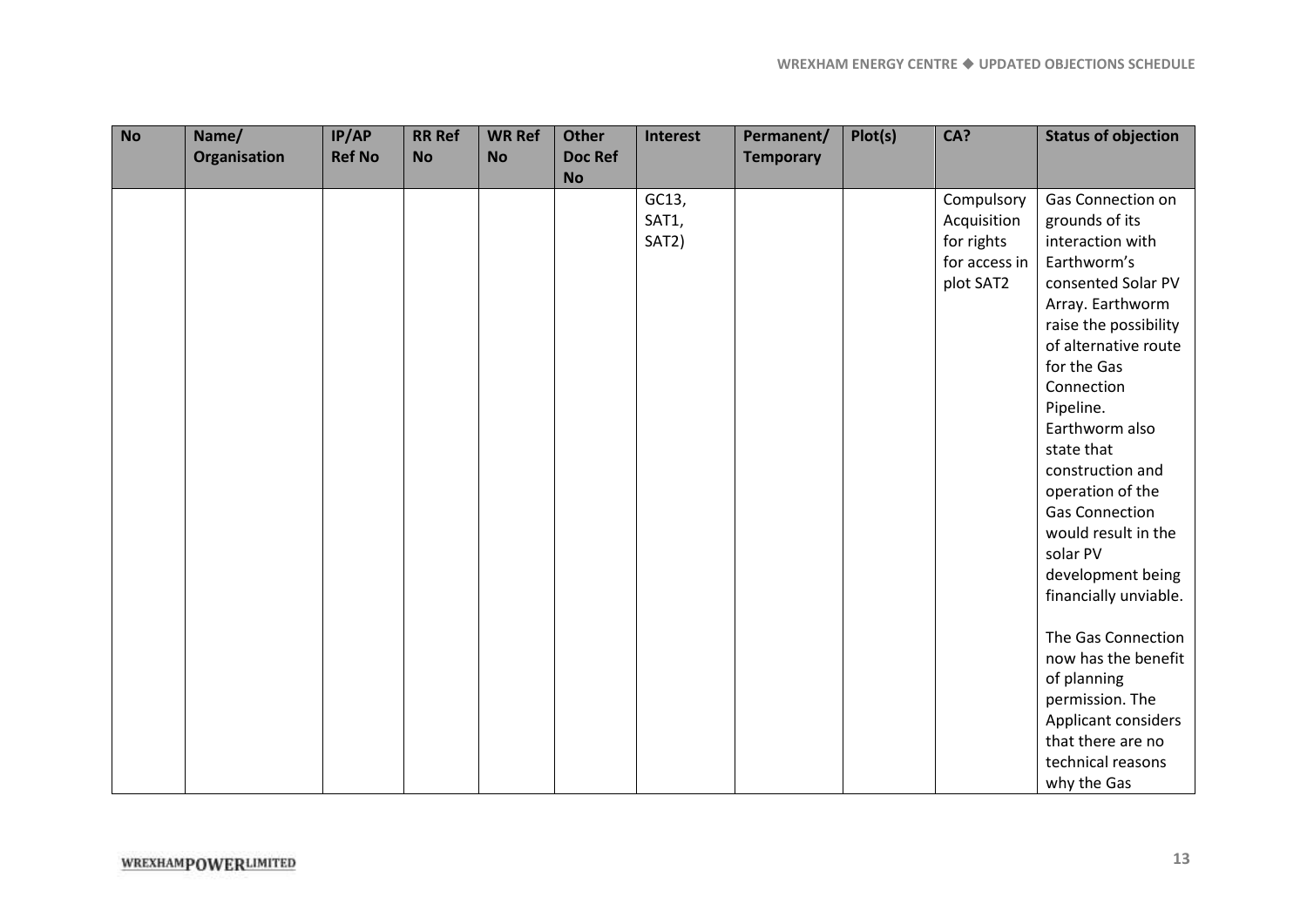| <b>No</b> | Name/<br><b>Organisation</b> | IP/AP<br><b>Ref No</b> | <b>RR Ref</b><br><b>No</b> | <b>WR Ref</b><br><b>No</b> | <b>Other</b><br><b>Doc Ref</b><br><b>No</b> | <b>Interest</b> | Permanent/<br><b>Temporary</b> | Plot(s) | CA? | <b>Status of objection</b> |
|-----------|------------------------------|------------------------|----------------------------|----------------------------|---------------------------------------------|-----------------|--------------------------------|---------|-----|----------------------------|
|           |                              |                        |                            |                            |                                             |                 |                                |         |     | Pipeline and solar         |
|           |                              |                        |                            |                            |                                             |                 |                                |         |     | farm cannot co-            |
|           |                              |                        |                            |                            |                                             |                 |                                |         |     | exist on the same          |
|           |                              |                        |                            |                            |                                             |                 |                                |         |     | land.                      |
|           |                              |                        |                            |                            |                                             |                 |                                |         |     | Notwithstanding            |
|           |                              |                        |                            |                            |                                             |                 |                                |         |     | the proposed solar         |
|           |                              |                        |                            |                            |                                             |                 |                                |         |     | farm, the Applicant        |
|           |                              |                        |                            |                            |                                             |                 |                                |         |     | considers that the         |
|           |                              |                        |                            |                            |                                             |                 |                                |         |     | proposed route of          |
|           |                              |                        |                            |                            |                                             |                 |                                |         |     | the Gas Pipeline is        |
|           |                              |                        |                            |                            |                                             |                 |                                |         |     | the most                   |
|           |                              |                        |                            |                            |                                             |                 |                                |         |     | appropriate route          |
|           |                              |                        |                            |                            |                                             |                 |                                |         |     | from a technical,          |
|           |                              |                        |                            |                            |                                             |                 |                                |         |     | environmental and          |
|           |                              |                        |                            |                            |                                             |                 |                                |         |     | economical                 |
|           |                              |                        |                            |                            |                                             |                 |                                |         |     | perspective.               |
|           |                              |                        |                            |                            |                                             |                 |                                |         |     | The Applicant              |
|           |                              |                        |                            |                            |                                             |                 |                                |         |     | disagrees with the         |
|           |                              |                        |                            |                            |                                             |                 |                                |         |     | statement by               |
|           |                              |                        |                            |                            |                                             |                 |                                |         |     | Earthworm Energy           |
|           |                              |                        |                            |                            |                                             |                 |                                |         |     | plc that the               |
|           |                              |                        |                            |                            |                                             |                 |                                |         |     | construction of the        |
|           |                              |                        |                            |                            |                                             |                 |                                |         |     | Gas Pipeline would         |
|           |                              |                        |                            |                            |                                             |                 |                                |         |     | result in the              |
|           |                              |                        |                            |                            |                                             |                 |                                |         |     | construction of the        |
|           |                              |                        |                            |                            |                                             |                 |                                |         |     | solar farm being           |
|           |                              |                        |                            |                            |                                             |                 |                                |         |     | 'financially               |
|           |                              |                        |                            |                            |                                             |                 |                                |         |     | unviable'. In any          |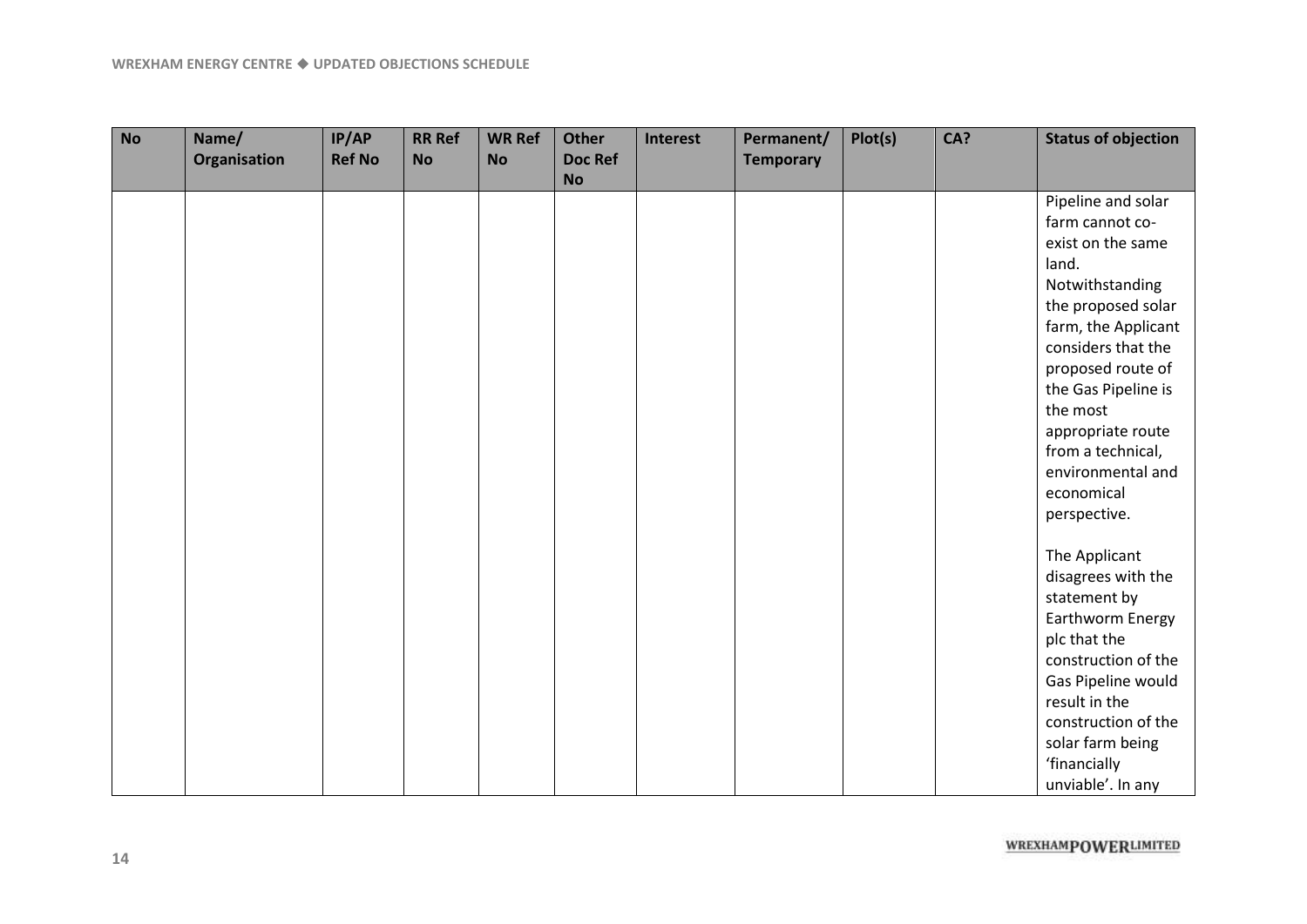| <b>No</b> | Name/<br>Organisation | IP/AP<br><b>Ref No</b> | <b>RR Ref</b><br><b>No</b> | <b>WR Ref</b><br><b>No</b> | <b>Other</b><br><b>Doc Ref</b><br><b>No</b> | Interest | Permanent/<br><b>Temporary</b> | Plot(s) | CA? | <b>Status of objection</b>                                                                                                                                                                                                                                                                                                                                                                      |
|-----------|-----------------------|------------------------|----------------------------|----------------------------|---------------------------------------------|----------|--------------------------------|---------|-----|-------------------------------------------------------------------------------------------------------------------------------------------------------------------------------------------------------------------------------------------------------------------------------------------------------------------------------------------------------------------------------------------------|
|           |                       |                        |                            |                            |                                             |          |                                |         |     | event,<br>compensation for<br>any losses suffered<br>by Earthworm<br>Energy plc during<br>construction of the<br>Gas Pipeline would<br>be payable<br>pursuant to Article<br>26(5) of the draft<br>Order (Examination<br>Library Reference<br>EV-008) and/or the<br>compulsory<br>purchase<br>compensation code.<br>The Applicant<br>continues to liaise<br>with Earthworm<br>Energy plc and the |
|           |                       |                        |                            |                            |                                             |          |                                |         |     | landowner to reach<br>a voluntary<br>agreement for the<br>rights to construct<br>the Gas Pipeline.                                                                                                                                                                                                                                                                                              |

**Schedule of Names/Organisations with an interest in the Order land or affected by the Scheme who have made Relevant Representations regarding the Scheme but have not specifically objected to the grant of compulsory acquisition or temporary possession powers.**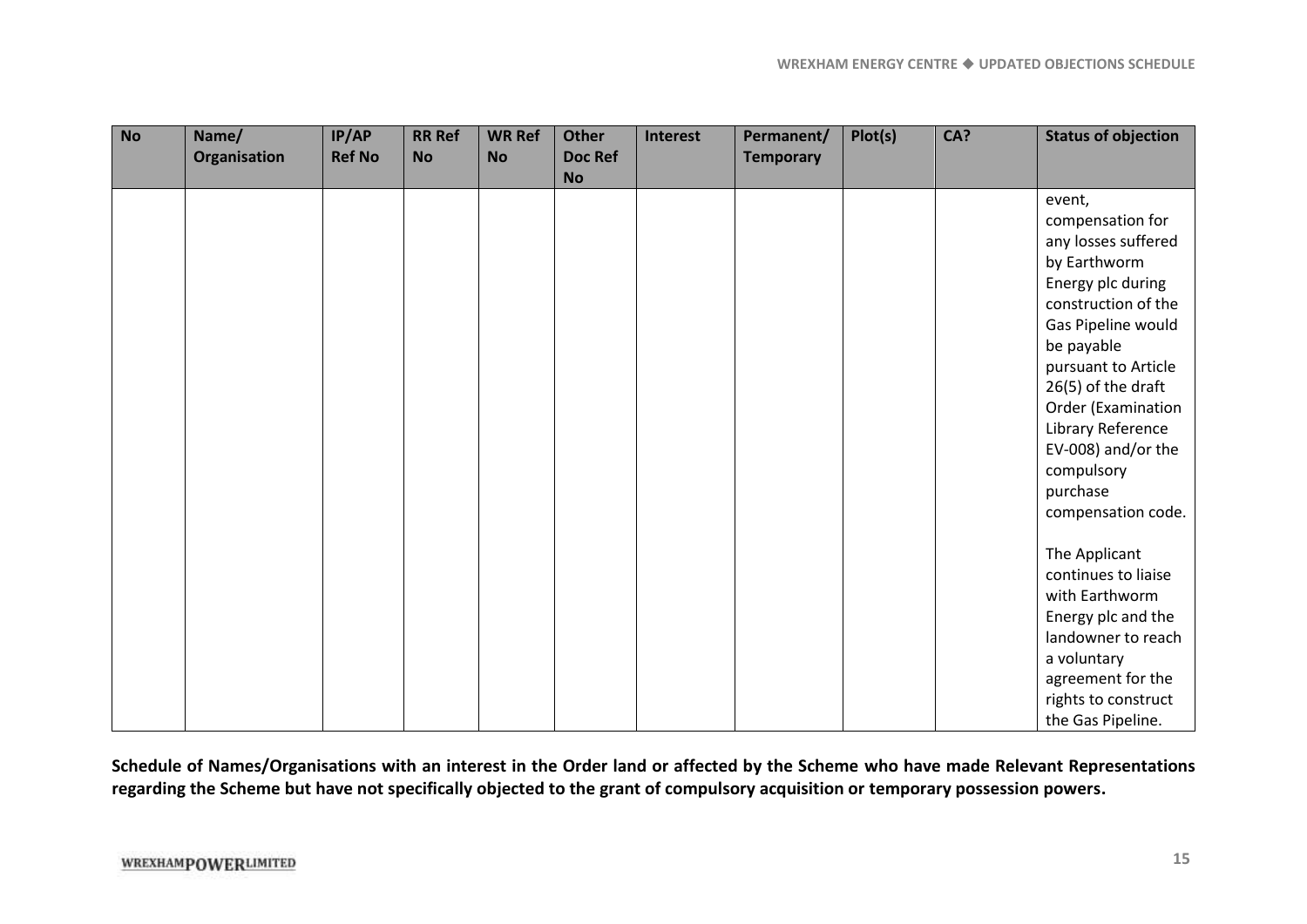| <b>No</b>      | Name/                | <b>IP/AP Ref</b> | <b>RR Ref</b> | <b>WR Ref</b> | <b>Other</b>   | <b>Interest</b> | Permanent/       | Plot(s) | CA?           | <b>Status of</b>     |
|----------------|----------------------|------------------|---------------|---------------|----------------|-----------------|------------------|---------|---------------|----------------------|
|                | <b>Organisation</b>  | <b>No</b>        | <b>No</b>     | <b>No</b>     | <b>Doc Ref</b> |                 | <b>Temporary</b> |         |               | representation       |
|                |                      |                  |               |               | <b>No</b>      |                 |                  |         |               |                      |
| $\overline{2}$ | <b>National Grid</b> | <b>IP37</b>      | RR-026        |               |                | Part 1          | Compulsory       | MGAR1,  | Yes           |                      |
|                | (on behalf of        |                  |               |               |                | Part 2          | acquisition      | MGAR2,  |               | NGG made a           |
|                | <b>Birch Sites</b>   |                  |               |               |                | Part 3          | and              | MGAR3,  | Compulsory    | Written              |
|                | Limited and          |                  |               |               |                |                 | temporary        | MGAR4,  | acquisition   | Representation       |
|                | <b>National Grid</b> |                  |               |               |                | Freehold        | possession       | SAT5,   | of freehold   | stating that they do |
|                | Gas Plc)             |                  |               |               |                | owner           | of land          | SAT6,   | of plot AGI1  | not object to the    |
|                |                      |                  |               |               |                | (Birch          |                  | SAT7,   |               | proposed Scheme      |
|                | The Applicant        |                  |               |               |                | Sites) in       |                  | GC17,   | Compulsory    | in principle and     |
|                | has also             |                  |               |               |                | respect of      |                  | GC17A,  | acquisition   | that both parties    |
|                | included the         |                  |               |               |                | plots           |                  | AGI1    | for rights    | are continuing to    |
|                | interests of         |                  |               |               |                | MGAR1,          |                  |         | for access in | liaise regarding     |
|                | <b>National Grid</b> |                  |               |               |                | MGAR2,          |                  |         | plots         | impacts upon NGG     |
|                | Property             |                  |               |               |                | MGAR3           |                  |         | MGAR1,        | equipment and        |
|                | <b>Holdings</b>      |                  |               |               |                | and             |                  |         | MGAR2,        | apparatus and        |
|                | Limited for          |                  |               |               |                | MGAR4)          |                  |         | MGAR3,        | Protective           |
|                | completeness         |                  |               |               |                |                 |                  |         | MGAR4,        | Provisions.          |
|                |                      |                  |               |               |                | Rights          |                  |         | SAT5, SAT7    |                      |
|                |                      |                  |               |               |                | (National       |                  |         |               | The Applicant has    |
|                |                      |                  |               |               |                | Grid Gas        |                  |         | Compulsory    | included Protective  |
|                |                      |                  |               |               |                | plc) in         |                  |         | acquisition   | within<br>Provisions |
|                |                      |                  |               |               |                | respect of      |                  |         | of rights for | the draft<br>Order   |
|                |                      |                  |               |               |                | the siting      |                  |         | pipeline in   | (version<br>1,       |
|                |                      |                  |               |               |                | of gas          |                  |         | plots SAT6,   | submitted 26<br>July |
|                |                      |                  |               |               |                | distribution    |                  |         | GC17          | 2016)<br>for<br>the  |
|                |                      |                  |               |               |                | equipment       |                  |         |               | benefit of NGG.      |
|                |                      |                  |               |               |                | and             |                  |         |               | The Applicant is     |
|                |                      |                  |               |               |                | apparatus       |                  |         |               | that<br>optimistic   |
|                |                      |                  |               |               |                | in respect      |                  |         |               | agreement can be     |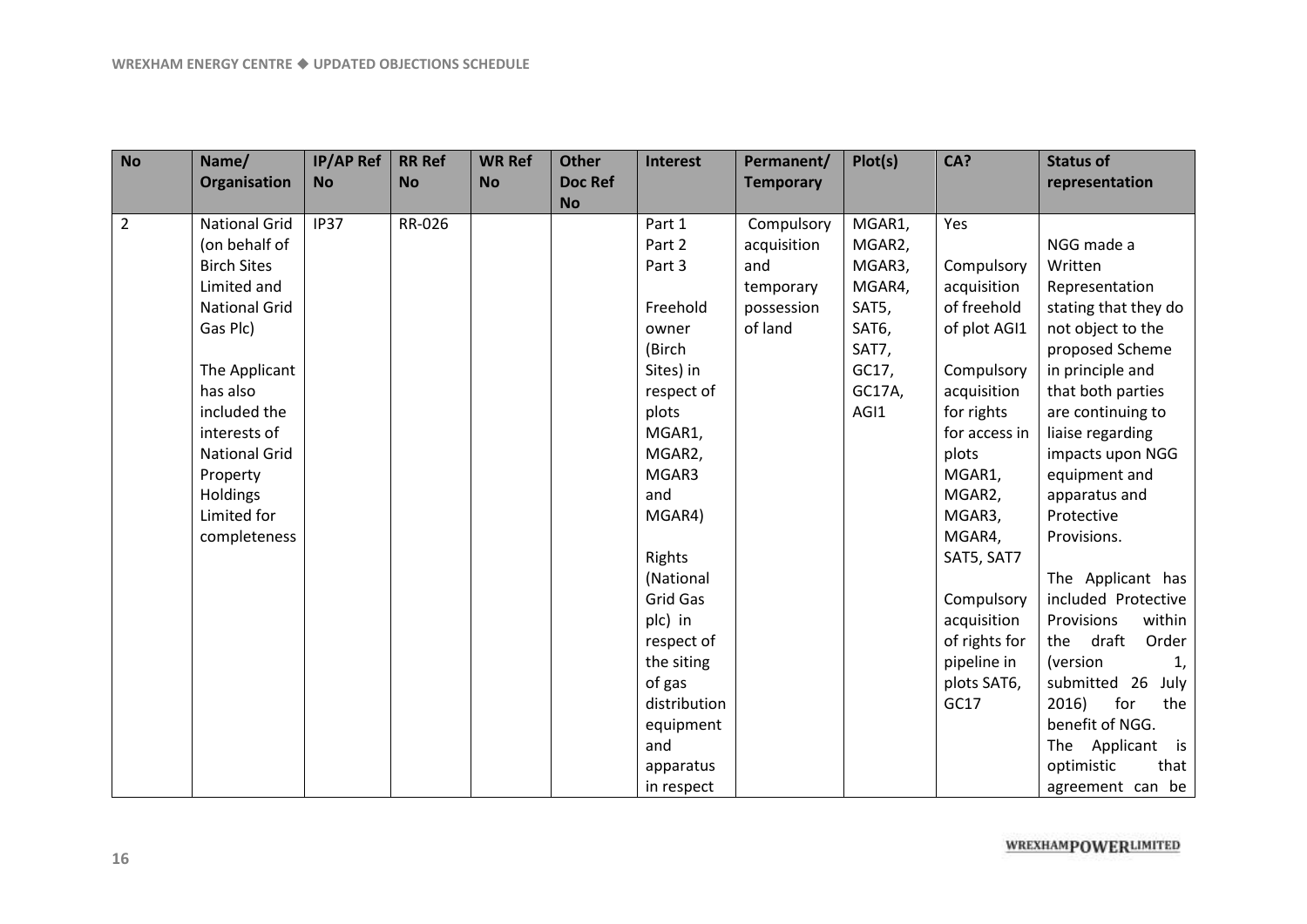| <b>No</b> | Name/        | $IP/AP$ Ref | <b>RR Ref</b> | <b>WR Ref</b> | Other                | Interest     | Permanent/       | Plot(s) | CA? | <b>Status of</b>             |
|-----------|--------------|-------------|---------------|---------------|----------------------|--------------|------------------|---------|-----|------------------------------|
|           | Organisation | No          | <b>No</b>     | <b>No</b>     | <b>Doc Ref</b><br>No |              | <b>Temporary</b> |         |     | representation               |
|           |              |             |               |               |                      | of plots     |                  |         |     | reached before the           |
|           |              |             |               |               |                      | MGAR1,       |                  |         |     | o <sub>f</sub><br>end<br>the |
|           |              |             |               |               |                      | GC17,        |                  |         |     | Examination.                 |
|           |              |             |               |               |                      | GC17A        |                  |         |     |                              |
|           |              |             |               |               |                      | Rights       |                  |         |     |                              |
|           |              |             |               |               |                      | (National    |                  |         |     |                              |
|           |              |             |               |               |                      | Grid Gas     |                  |         |     |                              |
|           |              |             |               |               |                      | plc) in      |                  |         |     |                              |
|           |              |             |               |               |                      | respect of   |                  |         |     |                              |
|           |              |             |               |               |                      | rights of    |                  |         |     |                              |
|           |              |             |               |               |                      | access to    |                  |         |     |                              |
|           |              |             |               |               |                      | adjoining    |                  |         |     |                              |
|           |              |             |               |               |                      | land and     |                  |         |     |                              |
|           |              |             |               |               |                      | gas          |                  |         |     |                              |
|           |              |             |               |               |                      | distribution |                  |         |     |                              |
|           |              |             |               |               |                      | facility in  |                  |         |     |                              |
|           |              |             |               |               |                      | respect of   |                  |         |     |                              |
|           |              |             |               |               |                      | plots SAT5,  |                  |         |     |                              |
|           |              |             |               |               |                      | SAT6, SAT7,  |                  |         |     |                              |
|           |              |             |               |               |                      | MGAR1,       |                  |         |     |                              |
|           |              |             |               |               |                      | MGAR2,       |                  |         |     |                              |
|           |              |             |               |               |                      | MGAR3,       |                  |         |     |                              |
|           |              |             |               |               |                      | MGAR4        |                  |         |     |                              |
|           |              |             |               |               |                      | Rights       |                  |         |     |                              |
|           |              |             |               |               |                      | (National    |                  |         |     |                              |
|           |              |             |               |               |                      | Grid Gas     |                  |         |     |                              |
|           |              |             |               |               |                      | plc) in      |                  |         |     |                              |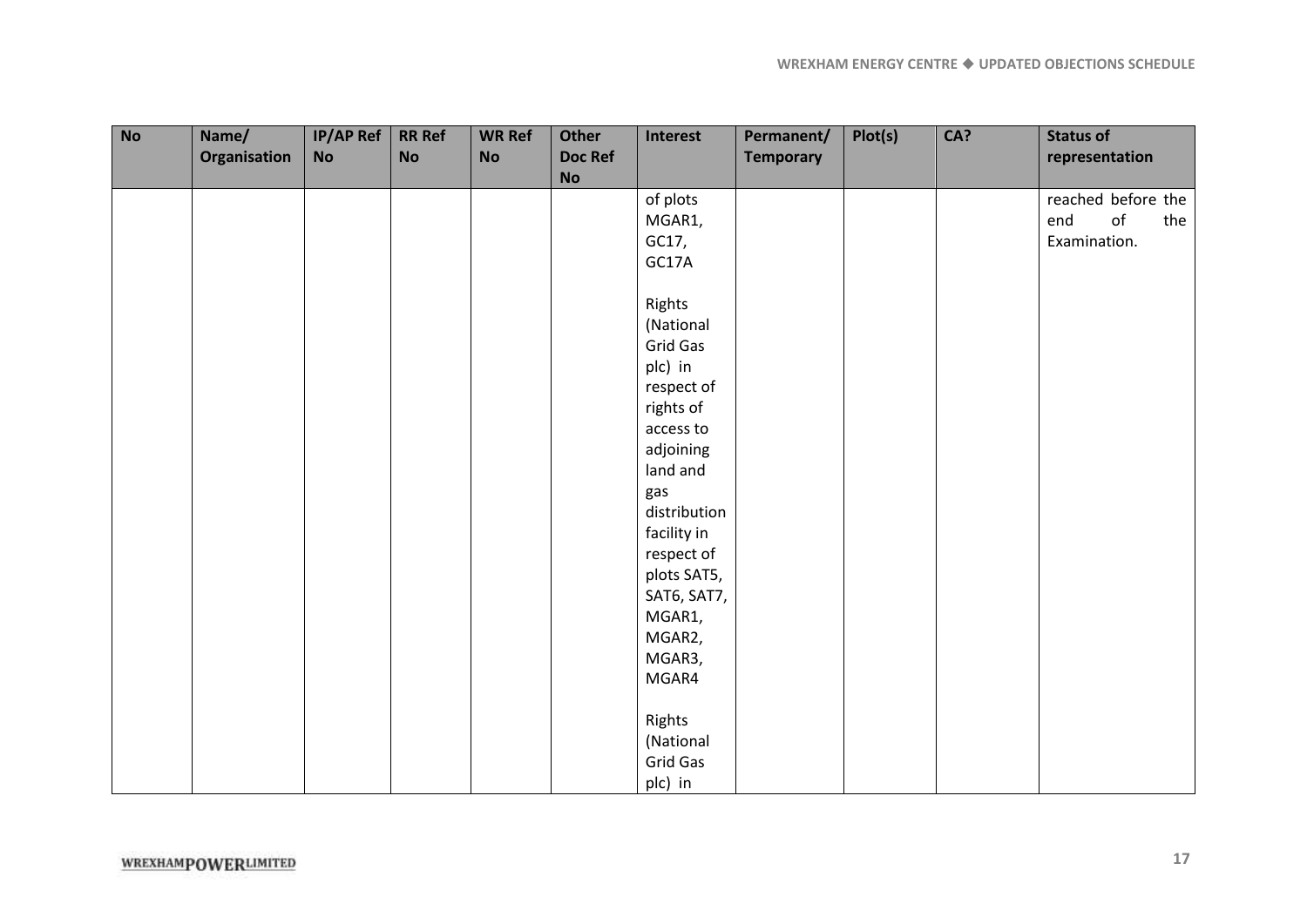| <b>No</b> | Name/        | <b>IP/AP Ref</b> | <b>RR Ref</b> | <b>WR Ref</b> | <b>Other</b>   | Interest    | Permanent/       | Plot(s) | CA?           | <b>Status of</b>             |
|-----------|--------------|------------------|---------------|---------------|----------------|-------------|------------------|---------|---------------|------------------------------|
|           | Organisation | <b>No</b>        | <b>No</b>     | <b>No</b>     | <b>Doc Ref</b> |             | <b>Temporary</b> |         |               | representation               |
|           |              |                  |               |               | <b>No</b>      |             |                  |         |               |                              |
|           |              |                  |               |               |                | respect of  |                  |         |               |                              |
|           |              |                  |               |               |                | plots AGI1  |                  |         |               |                              |
|           |              |                  |               |               |                |             |                  |         |               |                              |
|           |              |                  |               |               |                | Benefit of  |                  |         |               |                              |
|           |              |                  |               |               |                | restrictive |                  |         |               |                              |
|           |              |                  |               |               |                | covenants   |                  |         |               |                              |
|           |              |                  |               |               |                | (National   |                  |         |               |                              |
|           |              |                  |               |               |                | Grid        |                  |         |               |                              |
|           |              |                  |               |               |                | Property    |                  |         |               |                              |
|           |              |                  |               |               |                | Holdings    |                  |         |               |                              |
|           |              |                  |               |               |                | Limited) in |                  |         |               |                              |
|           |              |                  |               |               |                | respect of  |                  |         |               |                              |
|           |              |                  |               |               |                | plots SA5,  |                  |         |               |                              |
|           |              |                  |               |               |                | SAT6,       |                  |         |               |                              |
|           |              |                  |               |               |                | MGAR1,      |                  |         |               |                              |
|           |              |                  |               |               |                | MGAR2,      |                  |         |               |                              |
|           |              |                  |               |               |                | MGAR3,      |                  |         |               |                              |
|           |              |                  |               |               |                | MGAR4       |                  |         |               |                              |
| 3         | Dwr Cymru    | <b>IP29</b>      | RR-008        |               |                | Rights in   | Compulsory       | MGAR1,  | Yes           |                              |
|           | (Welsh       |                  |               |               |                | respect of  | acquisition      | MGAR2   |               | DCC made a                   |
|           | Water)       |                  |               |               |                | the siting  | and              |         | Compulsory    | Written                      |
|           |              |                  |               |               |                | of and      | temporary        |         | acquisition   | representation               |
|           |              |                  |               |               |                | access to   | possession       |         | of rights for | regarding water              |
|           |              |                  |               |               |                | surface     | of land          |         | access        | drainage strategy            |
|           |              |                  |               |               |                | water       |                  |         |               | only.                        |
|           |              |                  |               |               |                | drainage    |                  |         |               |                              |
|           |              |                  |               |               |                | equipment   |                  |         |               | On 7 <sup>th</sup> September |
|           |              |                  |               |               |                | and         |                  |         |               | 2016, DCC                    |
|           |              |                  |               |               |                | apparatus   |                  |         |               | confirmed                    |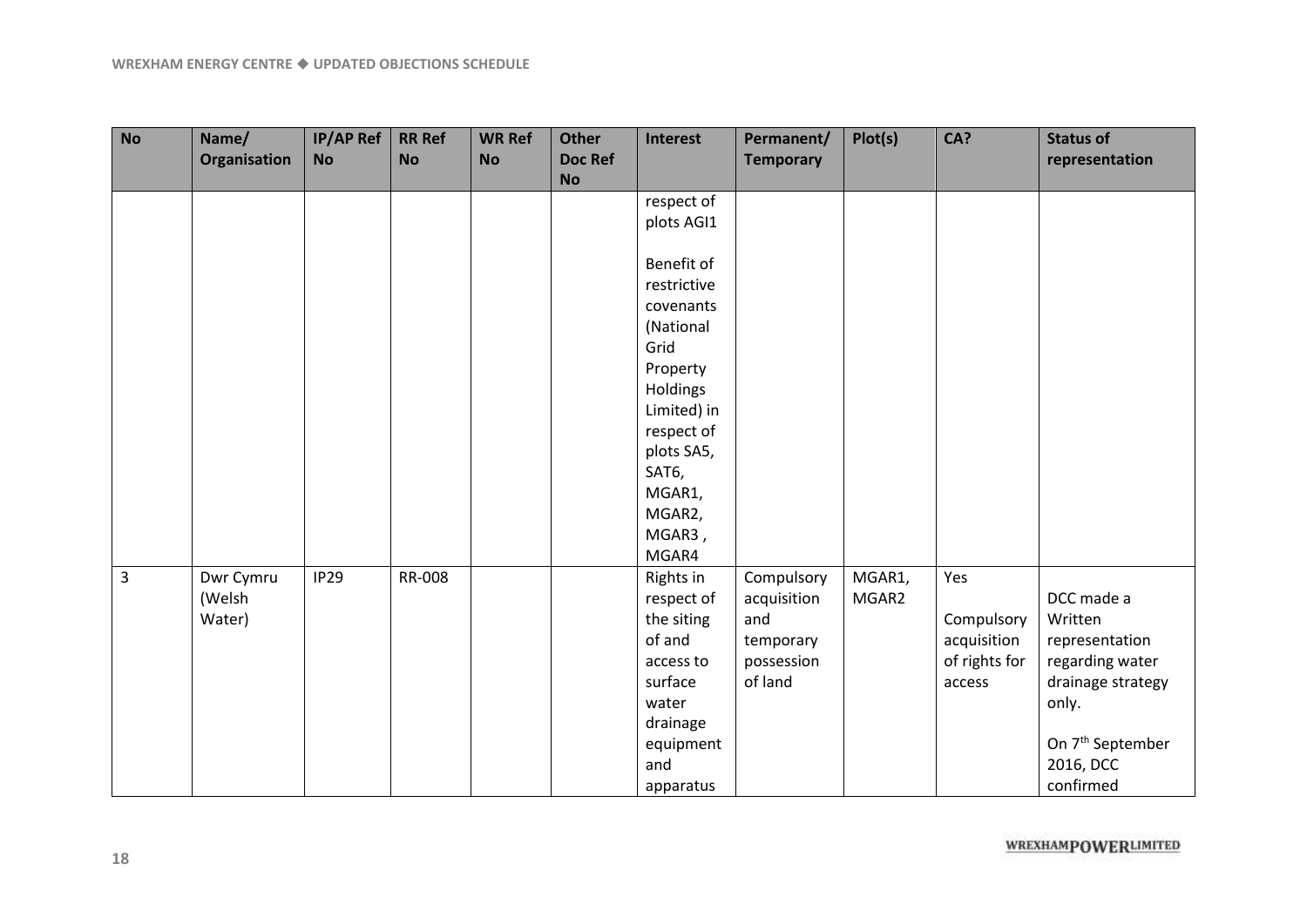| <b>No</b> | Name/                           | <b>IP/AP Ref</b> | <b>RR Ref</b> | <b>WR Ref</b> | <b>Other</b>                | <b>Interest</b>                                                                              | Permanent/                                                             | Plot(s)                | CA?                                                           | <b>Status of</b>                                                                                                                                                                                                                                                                                                                  |
|-----------|---------------------------------|------------------|---------------|---------------|-----------------------------|----------------------------------------------------------------------------------------------|------------------------------------------------------------------------|------------------------|---------------------------------------------------------------|-----------------------------------------------------------------------------------------------------------------------------------------------------------------------------------------------------------------------------------------------------------------------------------------------------------------------------------|
|           | Organisation                    | <b>No</b>        | <b>No</b>     | <b>No</b>     | <b>Doc Ref</b><br><b>No</b> |                                                                                              | <b>Temporary</b>                                                       |                        |                                                               | representation                                                                                                                                                                                                                                                                                                                    |
|           |                                 |                  |               |               |                             |                                                                                              |                                                                        |                        |                                                               | agreement to the<br>Protective<br>Provisions as<br>contained in the<br>draft Order (version<br>1, submitted 26 July<br>$2016$ ).                                                                                                                                                                                                  |
| 4         | FibreSpeed<br>Limited           | IP4              | RR-018        |               |                             | Fibreoptic<br>cabling<br>located in<br>verge of<br>Oak Road<br>plots OR1,<br>OR <sub>2</sub> | Compulsory<br>acquisition<br>and<br>temporary<br>possession<br>of land | OR1, OR2               | Yes<br>Compulsory<br>acquisition<br>of rights for<br>pipeline | No Written<br>Representation<br>made. The<br>Applicant continues<br>to make efforts to<br>discuss Protective<br>Provisions with<br>FibreSpeed. An<br>email received from<br>FibreSpeed's legal<br>advisors on 8 <sup>th</sup><br>September advised<br>that they are<br>liaising with their<br>client and will<br>respond shortly. |
| 5         | Isycoed<br>Community<br>Council | IP22             | RR-012        |               |                             | Rights<br>reserved to<br>use drains,<br>repair and                                           | Compulsory<br>acquisition<br>and<br>temporary                          | GC4,<br>GC4A,<br>GC4B, | Yes<br>Compulsory<br>acquisition<br>of rights for             | The Applicant does<br>not anticipate<br>interfering with the                                                                                                                                                                                                                                                                      |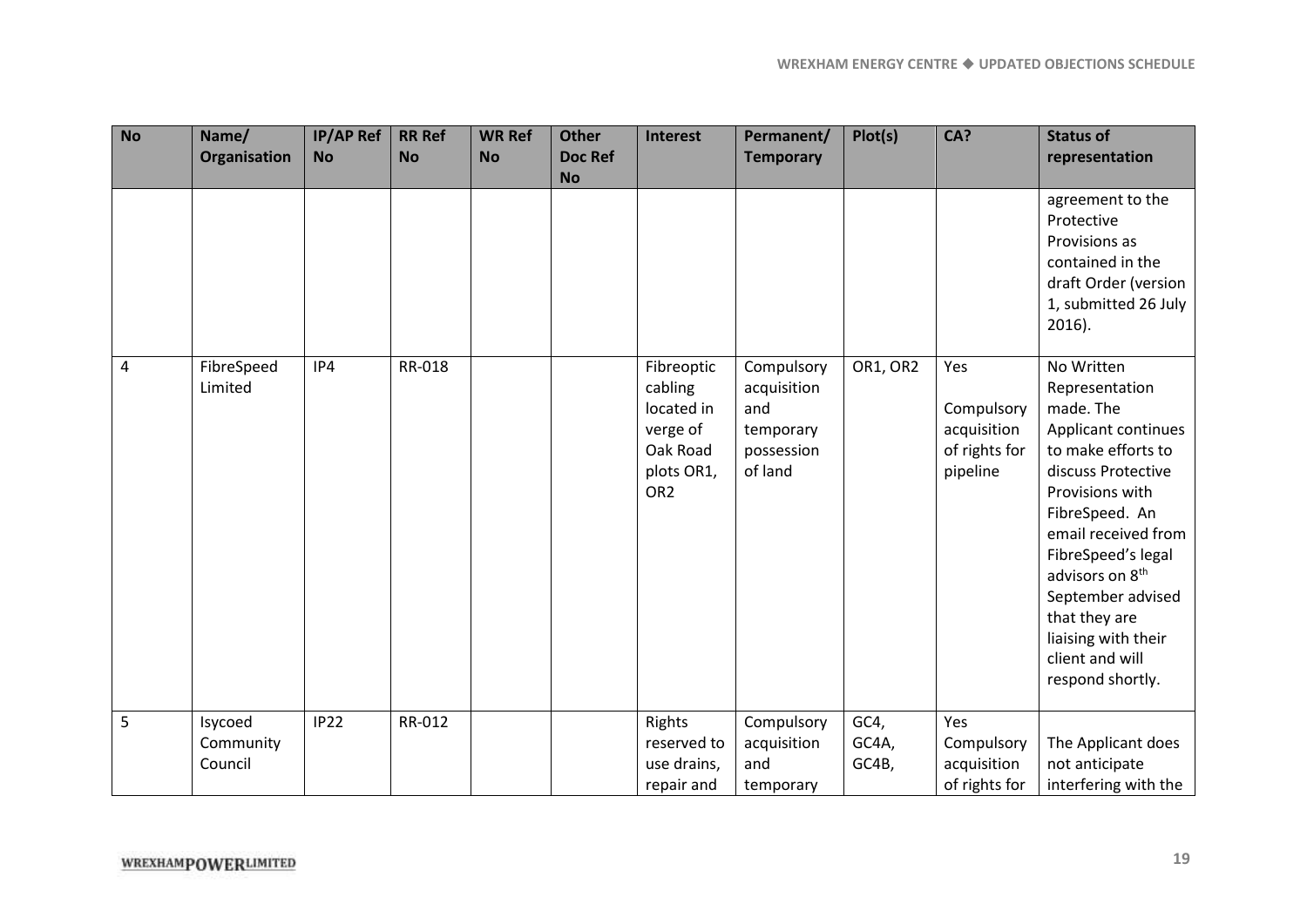| <b>No</b>      | Name/        | <b>IP/AP Ref</b> | <b>RR Ref</b> | <b>WR Ref</b> | <b>Other</b>   | <b>Interest</b>    | Permanent/       | Plot(s) | CA?           | <b>Status of</b>          |
|----------------|--------------|------------------|---------------|---------------|----------------|--------------------|------------------|---------|---------------|---------------------------|
|                | Organisation | <b>No</b>        | <b>No</b>     | <b>No</b>     | <b>Doc Ref</b> |                    | <b>Temporary</b> |         |               | representation            |
|                |              |                  |               |               | <b>No</b>      |                    |                  |         |               |                           |
|                |              |                  |               |               |                | maintain           | possession       | GC4C,   | pipeline in   | Council's rights in       |
|                |              |                  |               |               |                | fences and         | of land          | GC4D    | respect of    | order to construct        |
|                |              |                  |               |               |                | right to           |                  |         | plot GC4      | the Gas Connection        |
|                |              |                  |               |               |                | extend<br>services |                  |         |               | and therefore no          |
|                |              |                  |               |               |                | for the            |                  |         |               | voluntary                 |
|                |              |                  |               |               |                | benefit of         |                  |         |               | agreement is<br>required. |
|                |              |                  |               |               |                | retained           |                  |         |               |                           |
|                |              |                  |               |               |                | land               |                  |         |               | No Written                |
|                |              |                  |               |               |                |                    |                  |         |               | Representation            |
|                |              |                  |               |               |                |                    |                  |         |               | made.                     |
|                |              |                  |               |               |                |                    |                  |         |               |                           |
| $\overline{7}$ | SP Manweb    | <b>IP38</b>      | RR-035        |               |                | Rights in          | Compulsory       | AR1,    | Yes           | The Written               |
|                | Plc          |                  |               |               |                | respect of         | acquisition      | GC4,    |               | Representation            |
|                |              |                  |               |               |                | access to          | and              | GC4C,   | Compulsory    | made by SP                |
|                |              |                  |               |               |                | and siting         | temporary        | GC4D,   | acquisition   | Manweb Plc                |
|                |              |                  |               |               |                | of                 | possession       | GC7,    | of rights for | comprises an email        |
|                |              |                  |               |               |                | electricity        | of land          | GC7A,   | services in   | dated 11 July 2016        |
|                |              |                  |               |               |                | equipment          |                  | GC7B,   | respect of    | to the PINS Case          |
|                |              |                  |               |               |                | and                |                  | GC7D,   | plot AR1      | Officer. SP               |
|                |              |                  |               |               |                | apparatus          |                  | GC9,    |               | Manweb confirm            |
|                |              |                  |               |               |                |                    |                  | GC9A,   | Compulsory    | they are carrying         |
|                |              |                  |               |               |                |                    |                  | GC9B.   | acquisition   | out an internal           |
|                |              |                  |               |               |                |                    |                  | GC9C,   | of rights for | review of potential       |
|                |              |                  |               |               |                |                    |                  | GC10,   | access in     | land rights and low       |
|                |              |                  |               |               |                |                    |                  | GC10A,  | respect of    | voltage equipment         |
|                |              |                  |               |               |                |                    |                  | GC10B,  | plots GC7D,   | and apparatus that        |
|                |              |                  |               |               |                |                    |                  | GC10C,  | GC9A, SAT2,   | may be affected by        |
|                |              |                  |               |               |                |                    |                  | GC12,   | SAT3,         | the Applicants            |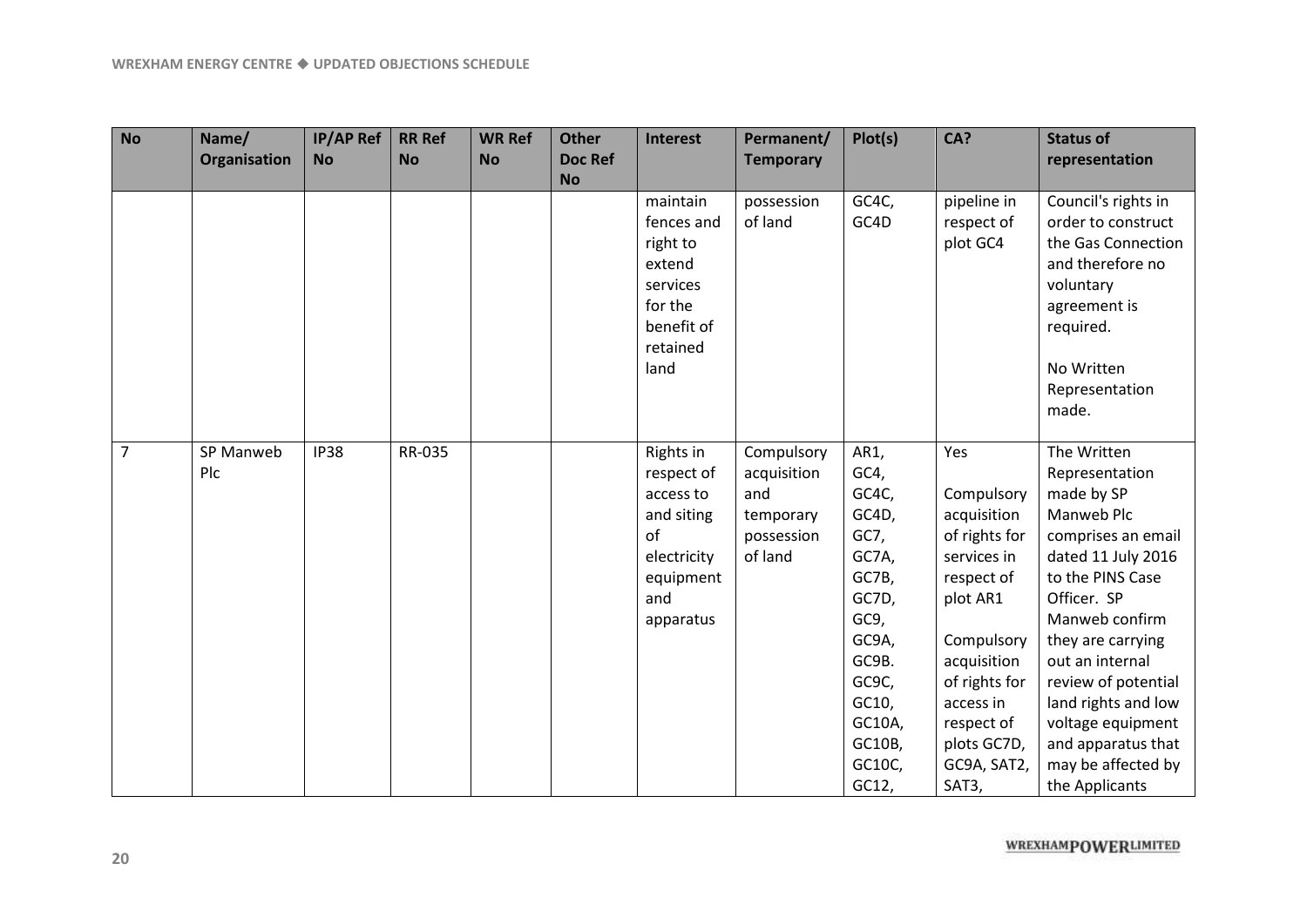| <b>No</b> | Name/        | <b>IP/AP Ref</b> | <b>RR Ref</b> | <b>WR Ref</b> | <b>Other</b> | <b>Interest</b> | Permanent/       | Plot(s) | CA?           | <b>Status of</b>    |
|-----------|--------------|------------------|---------------|---------------|--------------|-----------------|------------------|---------|---------------|---------------------|
|           | Organisation | <b>No</b>        | <b>No</b>     | <b>No</b>     | Doc Ref      |                 | <b>Temporary</b> |         |               | representation      |
|           |              |                  |               |               | <b>No</b>    |                 |                  |         |               |                     |
|           |              |                  |               |               |              |                 |                  | GC12A,  | MGAR2,        | scheme. SP          |
|           |              |                  |               |               |              |                 |                  | GC12B,  | MGAR3         | Manweb confirm      |
|           |              |                  |               |               |              |                 |                  | SAT1,   |               | land rights and     |
|           |              |                  |               |               |              |                 |                  | SAT1A,  | Compulsory    | protective          |
|           |              |                  |               |               |              |                 |                  | GC14,   | acquisition   | provisions have     |
|           |              |                  |               |               |              |                 |                  | GC14A,  | of rights for | been provided and   |
|           |              |                  |               |               |              |                 |                  | SAT2,   | pipeline in   | discussed with the  |
|           |              |                  |               |               |              |                 |                  | SAT3,   | respect of    | Applicant, and that |
|           |              |                  |               |               |              |                 |                  | GC15,   | plots         | negotiations are    |
|           |              |                  |               |               |              |                 |                  | GC15A,  | GC7, GC9,     | on-going.           |
|           |              |                  |               |               |              |                 |                  | GC16,   | GC10, SAT1,   |                     |
|           |              |                  |               |               |              |                 |                  | GC16B,  | GC14,         | The Applicant       |
|           |              |                  |               |               |              |                 |                  | GC17,   | GC15,         | confirms that a     |
|           |              |                  |               |               |              |                 |                  | GC17A,  | GC16, GC17    | constructive        |
|           |              |                  |               |               |              |                 |                  | MGAR2,  |               | dialogue is taking  |
|           |              |                  |               |               |              |                 |                  | MGAR3   |               | place and the       |
|           |              |                  |               |               |              |                 |                  |         |               | parties will        |
|           |              |                  |               |               |              |                 |                  |         |               | continue to keep    |
|           |              |                  |               |               |              |                 |                  |         |               | ExA updated. The    |
|           |              |                  |               |               |              |                 |                  |         |               | Applicant is        |
|           |              |                  |               |               |              |                 |                  |         |               | optimistic that     |
|           |              |                  |               |               |              |                 |                  |         |               | agreement can be    |
|           |              |                  |               |               |              |                 |                  |         |               | reached before the  |
|           |              |                  |               |               |              |                 |                  |         |               | end of the          |
|           |              |                  |               |               |              |                 |                  |         |               | Examination.        |